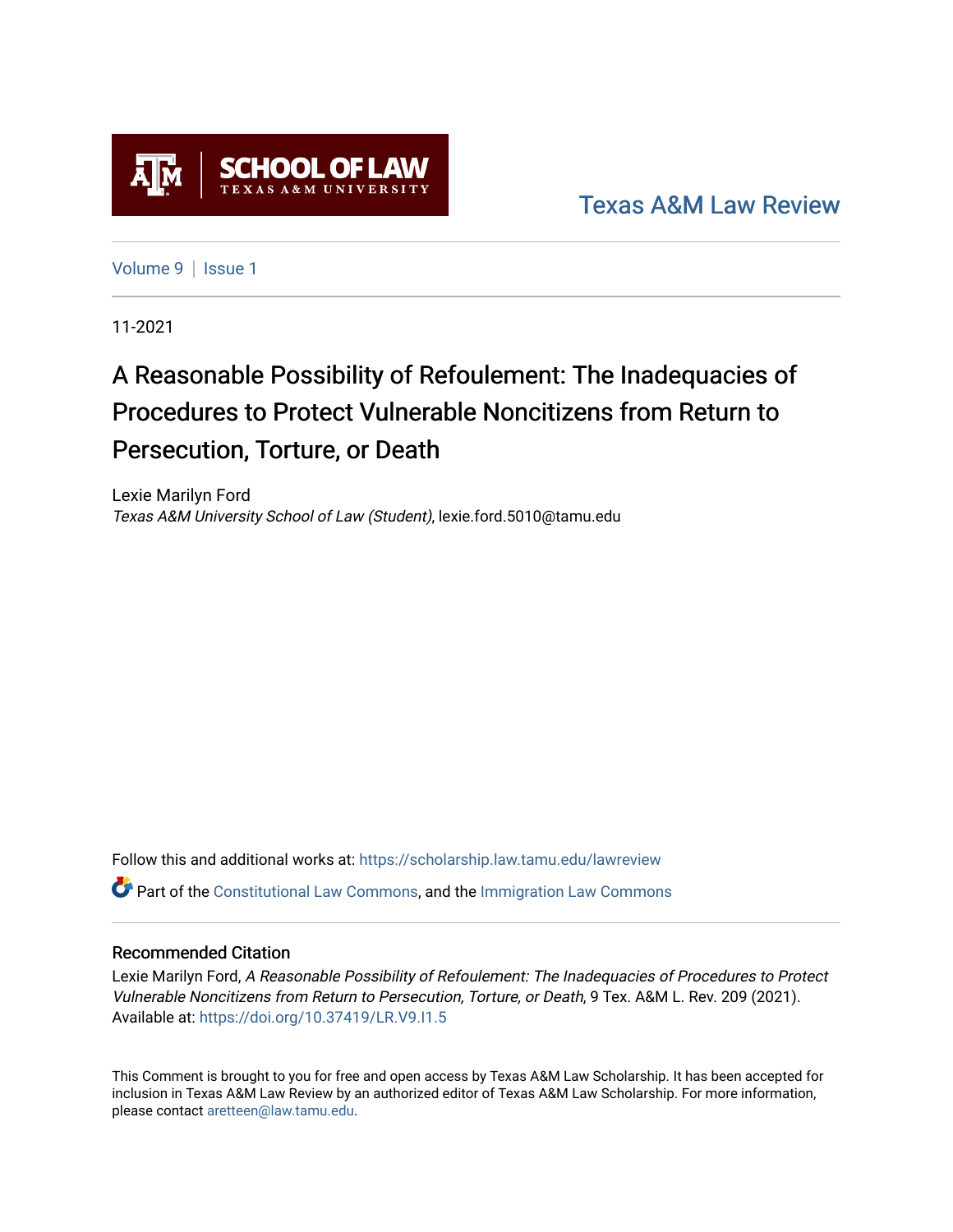# **COMMENTS**

# **A REASONABLE POSSIBILITY OF REFOULEMENT: THE INADEQUACIES OF PROCEDURES TO PROTECT VULNERABLE NONCITIZENS FROM RETURN TO PERSECUTION, TORTURE, OR DEATH**

#### *by: Lexie M. Ford\**

#### **ABSTRACT**

*Due primarily to increases in individuals fleeing violence and turmoil in Central America, over 40% of noncitizens arriving in the United States are put on a fast-track removal process and subsequently claim fear of returning to their home countries. A decade ago, the number was only 5%. This influx of asylum-seekers at the border has led to tension between those who wish to protect them and those who view such migrants as "invaders." In 2019 and 2020, the Trump Administration proffered sweeping regulatory changes with the aim to substantively and procedurally restrict noncitizens' access to protection from persecution and torture in their home countries. Although not all of these proposals may ultimately go into effect, it is vital to explore the legality of such provisions lest they reappear in subsequent administrations.*

*Pursuant to domestic and international law, the United States is subject to the non-refoulement obligation, which prohibits forcibly returning a refugee to a country that threatens their life or freedom. All humans have the fundamental right to not be returned to a country where they will be persecuted or tortured, regardless of their legal status in the country where they seek protection. In the United States, noncitizens facing qualifying persecution or torture upon return to their home countries are entitled to protection in the form of statutory withholding of removal ("withholding") or withholding or deferral of removal pursuant to the Convention Against Torture ("CAT protection").*

*This Comment argues that noncitizens vindicating their non-refoulement rights by seeking withholding or CAT protection must receive stronger procedural protections because of the fundamental interests at stake. Specifically, two issues are addressed. First, the use of the "reasonable possibility" standard of proof at the fear screening stage, a practice expanded in recent years, is inappropriate and a violation of the non-refoulement obligation. This standard is suited for final determinations on the merits, not threshold screenings. Because of the well-documented problems with fear screenings, even absent an increased standard of proof, this practice would result in an impermissible risk that individuals with valid claims would be returned to face persecution, torture, or even death without ever being fairly heard. Second, the unique position of these noncitizens, from legal and humanitarian perspectives, should entitle them to Constitutional Due Process Clause protections. Because their right to non-refoulement is not subject to the discretion of the Executive, the denial of due process cannot be justified by the "entry fiction," the legal doctrine that gives certain noncitizens inside the United States limited constitutional protections because the law considers them to be detained at the border.*

DOI: https://doi.org/10.37419/LR.V9.I1.5

<sup>\*</sup> J.D. Candidate, Texas A&M University School of Law, May 2022. I would like to thank my advisor, Professor Fatma Marouf, for her guidance throughout the writ-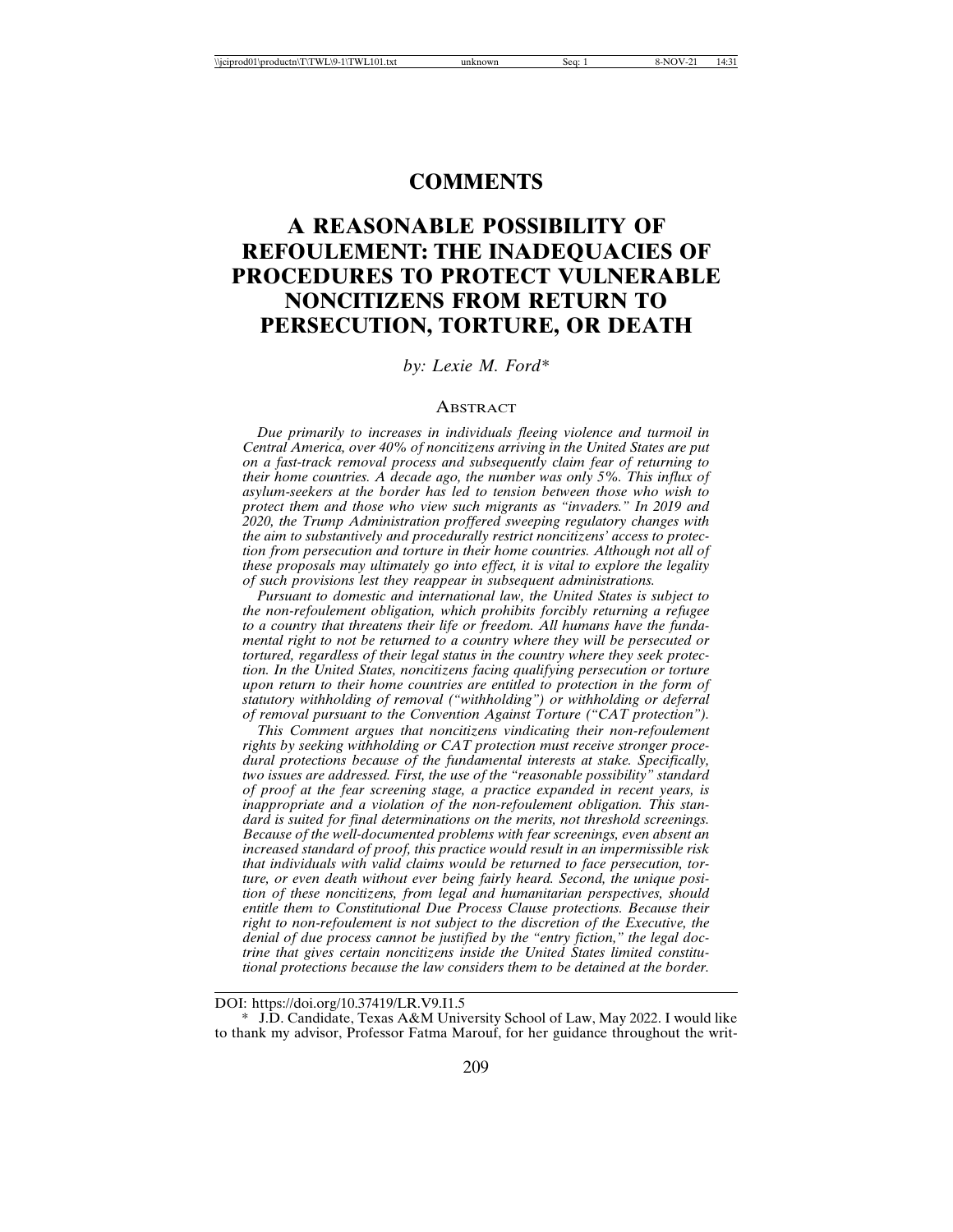# TABLE OF CONTENTS

| Ι.   |                                                              | 211 |
|------|--------------------------------------------------------------|-----|
| II.  | BACKGROUND: RIGHTS, RELIEF, AND PROCEDURAL                   |     |
|      | HURDLES FOR ASYLUM-SEEKERS                                   | 214 |
|      | A. The Non-Refoulement Obligation: Protecting the            |     |
|      | Most Fundamental Human Right                                 | 214 |
|      | Overview of Asylum, Withholding of Removal, and<br>В.        |     |
|      | the Convention Against Torture                               | 217 |
|      | C. Procedural Barriers: Expedited Removal Proceedings        |     |
|      | and Fear Screening Interviews                                | 219 |
| III. | AN IMPERMISSIBLE THREAT TO THE FULFILLMENT OF                |     |
|      | NON-REFOULEMENT OBLIGATIONS: USE OF THE                      |     |
|      | REASONABLE POSSIBILITY STANDARD IN INITIAL FEAR              |     |
|      |                                                              | 221 |
|      | A. Recent Attempts to Radically Change Asylum                |     |
|      |                                                              | 221 |
|      | The "Reasonable Possibility" Standard Explained<br><b>B.</b> | 222 |
|      | Same Standard, Vastly Different Protections and<br>C.        |     |
|      | Resources: A Comparison of the Asylum Merits                 |     |
|      | Hearing and the Fear Screening Interview Setting             | 224 |
|      | Procedural Safeguards at the Asylum Merits<br>1.             |     |
|      |                                                              | 225 |
|      | Problems with the Fear Screening Interview<br>2.             |     |
|      |                                                              | 226 |
|      | 3. Lack of Judicial Review                                   | 229 |
|      | D. Analysis: Expanded Use of the Reasonable                  |     |
|      | Possibility Standard Violates the Non-Refoulement            |     |
|      |                                                              | 229 |
| IV.  | THE DIRE NEED FOR FULL DUE PROCESS                           |     |
|      | PROTECTIONS FOR NONCITIZENS SEEKING PROTECTION               |     |
|      | FROM REFOULEMENT                                             | 232 |
|      | A. The Entry Fiction Should Not Apply to Individuals         |     |
|      | Seeking Withholding and CAT Protection                       | 232 |
|      | B. Application of the Mathews Due Process Test to the        |     |
|      | Proposed Fear Screening Procedures                           | 234 |
|      |                                                              | 236 |
|      |                                                              |     |

ing process as well as the *Texas A&M Law Review* editorial staff for their hard work and excellent editing. All mistakes are my own. I would also like to thank my family, especially Alexis and Finn for loving and supporting me, even on days I barely moved from my writing spot by the window.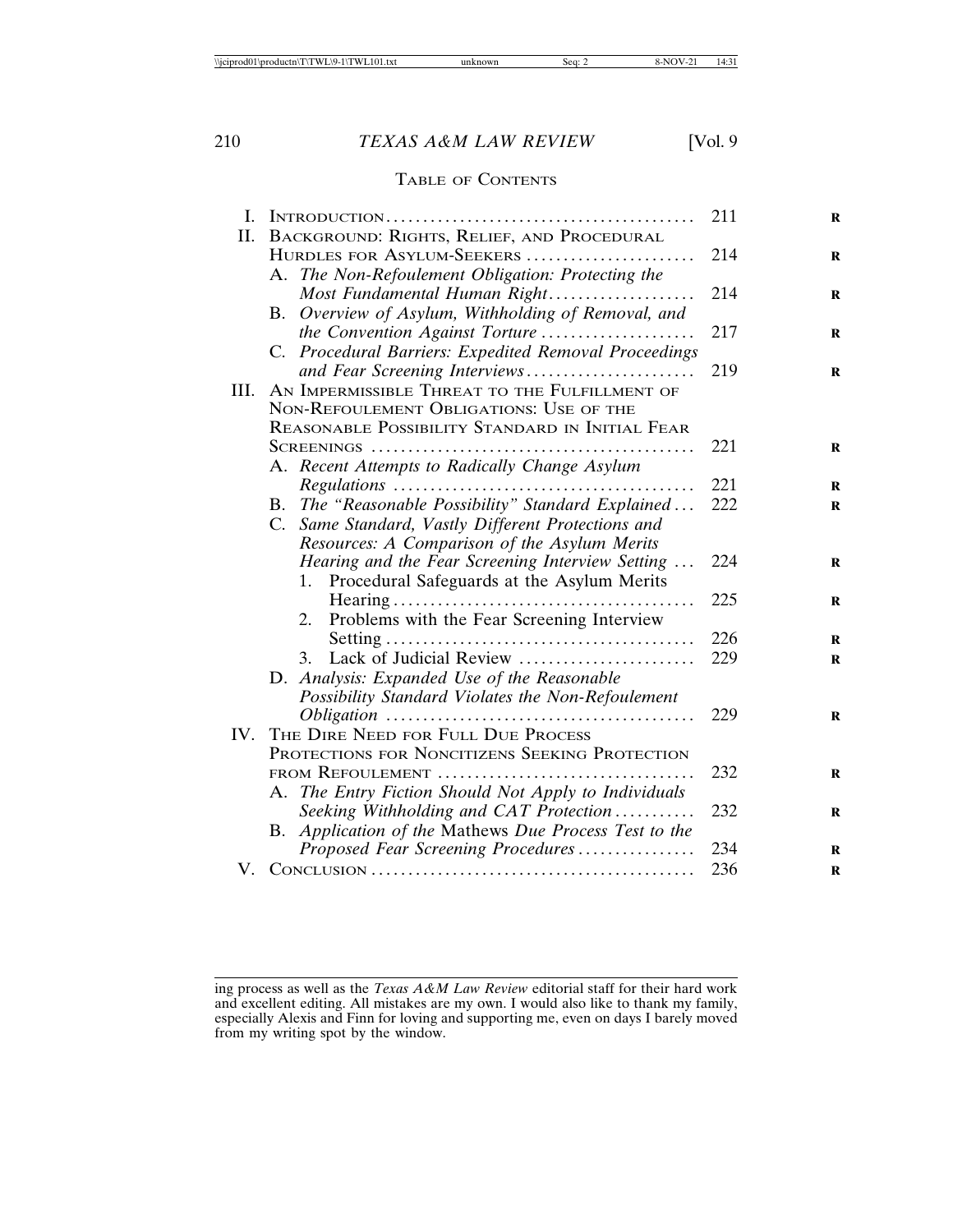#### I. INTRODUCTION

*Give me your tired, your poor, Your huddled masses yearning to breathe free, The wretched refuse of your teeming shore. Send these, the homeless, tempest-tost to me, I lift my lamp beside the golden door!*<sup>1</sup>

Admission to the United States has never been as simple or as altruistic of a process as the above inscription on the Statue of Liberty suggests.2 Previously, most individuals facing deportation had the opportunity to make their case in front of a judge, but that right began to disappear beginning in 1996 with over 80% of deportations being nonjudicial by 2013.<sup>3</sup> Now, thanks to the process known as "expedited removal," many potential immigrants who arrive at the U.S. border without documentation are deported in as little as a single day without appearing before a judge and without a right to appeal.<sup>4</sup> The only way to pause this swift removal process is to express a fear of persecution or torture in a particular country or an intent to apply for asylum,<sup>5</sup> and even then, the procedural safeguards in place are vastly insufficient, which is the focus of this Comment.

Due primarily to increases in individuals fleeing violence and turmoil in Central America, over 40% of noncitizens arriving in the United States are put on a fast-track removal process and subsequently claim fear of returning to their home countries.<sup>6</sup> A decade ago, the number was only  $5\%$ .<sup>7</sup> This influx of asylum-seekers<sup>8</sup> at the

3. Sarah Stillman, *When Deportation Is a Death Sentence*, NEW YORKER (Jan. 8, 2018), https://www.newyorker.com/magazine/2018/01/15/when-deportation-is-a-deathsentence [https://perma.cc/FJ4K-G7J2]; *see also* Jennifer Lee Koh, *Removal in the Shadows of Immigration Court*, 90 S. CAL. L. REV. 181, 184 (2017) (explaining that immigration officers issued 83% of removal orders issued in 2013, "thus bypassing the immigration courts entirely").

4. Immigration and Nationality Act (INA) § 235, 8 U.S.C. § 1225 (2020); HILLEL R. SMITH, CONG. RSCH. SERV., LSB10150, IMMIGRATION LAWS REGULATING THE ADMISSION AND EXCLUSION OF ALIENS AT THE BORDER 2 (2020), https://fas.org/sgp/ crs/homesec/LSB10150.pdf [https://perma.cc/RCF2N2X2]; *Fact Sheet: Expedited Removal*, NAT'L IMMIGR. F. (June 4, 2019), https://immigrationforum.org/article/factsheet-expedited-removal/ [https://perma.cc/8MXK-WS5C].

5. SMITH, *supra* note 4, at 2.

6. Asylum Eligibility and Procedural Modifications, 84 Fed. Reg. 33,829, 33,830–31 (July 16, 2019) (codified at 8 C.F.R. §§ 208, 1003, 1208).

7. *Id.*

8. References to "asylum-seekers" in this Comment refer to individuals seeking any kind of fear-based immigration relief, including statutory withholding of removal or protection pursuant to the Convention Against Torture.

<sup>1.</sup> Emma Lazarus, *The New Colossus*, POETRY FOUND. (1883), https:// www.poetryfoundation.org/poems/46550/the-new-colossus [https://perma.cc/YVR5- 9K9T] (poem inscribed on the Statue of Liberty).

<sup>2.</sup> *See, e.g.*, John Higham, *American Immigration Policy in Historical Perspective*, 21 LAW & CONTEMP. PROBS. 213, 213 (1956).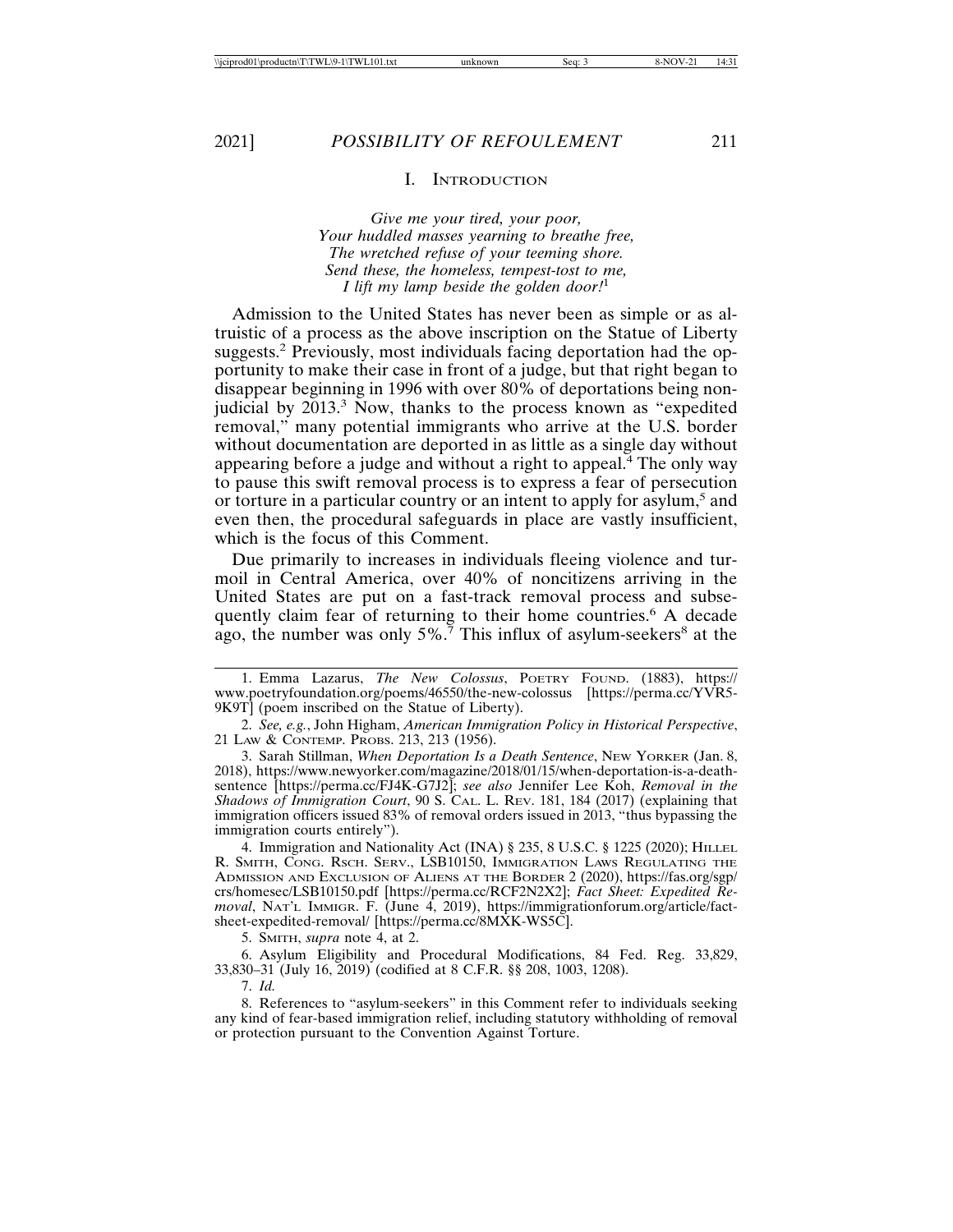border has led to tension between those who wish to protect them<sup>9</sup> and those who view such migrants as "invaders."<sup>10</sup>

Regardless of political agenda, the United States is bound by the international law doctrine of non-refoulement, meaning that it may not return any individual to a country where their life or freedom is threatened.11 However, the procedures in place to ensure non-refoulement are minimal, and even these are not properly enforced.<sup>12</sup> A 2014 American Civil Liberties Union report indicated that among interviewees who were removed without seeing an immigration judge, 55% "said they were not asked about fear of persecution or torture" while 40% of those who reported fear of return after being asked were "ordered deported without seeing an asylum officer."<sup>13</sup> As a result of the flawed fear screening system, there are already numerous accounts of asylum-seekers being subsequently killed when returned to their countries of origin.<sup>14</sup>

In addition to this decades-long trend of turning away fearful migrants at the "golden door," regulatory changes in 2019<sup>15</sup> and 2020<sup>16</sup> have attempted<sup>17</sup> to further narrow the proverbial door in ways that raise serious humanitarian concerns.18 Specifically, one proposal sug-

10. *See, e.g.*, John Fritze, *Trump Used Words Like 'Invasion' and 'Killer' to Discuss Immigrants at Rallies 500 Times: USA TODAY Analysis*, USA TODAY, https:// www.usatoday.com/story/news/politics/elections/2019/08/08/trump-immigrants-rhetoric-criticized-el-paso-dayton-shootings/1936742001 (Aug. 21, 2019, 10:18 AM) [https:// perma.cc/P45C-RBB7].

11. Office of the U.N. High Commissioner for Refugees (UNHCR), *Introductory Note* of CONVENTION AND PROTOCOL RELATING TO THE STATUS OF REFUGEES 3 (Dec. 2010), https://www.unhcr.org/en-us/protection/basic/3b66c2aa10/conventionprotocol-relating-status-refugees.html [https://perma.cc/PT3G-J28N] [hereinafter *UNHCR Introductory Note*].

12. *See infra* Section III.C.2.

13. Stillman, *supra* note 3.

14. *See, e.g.*, Kevin Sieff, *When Death Awaits Deported Asylum Seekers,* WASH. Post (Dec. 26, 2018), https://www.washingtonpost.com/graphics/2018/world/whendeath-awaits-deported-asylum-seekers/ [https://perma.cc/5F72-QCNN]; Stillman, *supra* note 3.

15. Asylum Eligibility and Procedural Modifications, 84 Fed. Reg. 33,829, 33,830–31 (July 16, 2019) (codified at 8 C.F.R. §§ 208, 1003, 1208).

16. Procedures for Asylum and Withholding of Removal; Credible Fear and Reasonable Fear Review, 85 Fed. Reg. 80,274 (Dec. 11, 2020) (codified at 8 C.F.R. §§ 208, 235, 1003, 1208, 1235).

17. Some of the rules have been enjoined from going into effect. *See* Pangea Legal Servs. v. Dep't of Homeland Sec., 512 F. Supp. 3d 966 (N.D. Cal. 2021). See *infra* Section III.A for further discussion.

18. *See, e.g.*, Amanda Holpuch, *Trump Has Nearly Destroyed US Refugee Pro-gram, Experts Say*, GUARDIAN (Sept. 28, 2019, 1:01 AM), https:// www.theguardian.com/world/2019/sep/27/trump-refugee-cap-asylum-program [https:// perma.cc/4EQC-Q887]; Heidi Altman et al., *The Trump Administration's Checklist to Destroy the U.S. Asylum System*, NAT'L IMMIGRANT JUST. CTR. (May 22, 2018), https:/

<sup>9.</sup> *See, e.g.*, ELIZABETH CASSIDY & TIFFANY LYNCH, U.S. COMM'N ON INT'L RE-LIGIOUS FREEDOM, BARRIERS TO PROTECTION: THE TREATMENT OF ASYLUM SEEK-ERS IN EXPEDITED REMOVAL 4 (2016), https://www.uscirf.gov/sites/default/files/ Barriers%20To%20Protection.pdf [https://perma.cc/D43C-PR2M].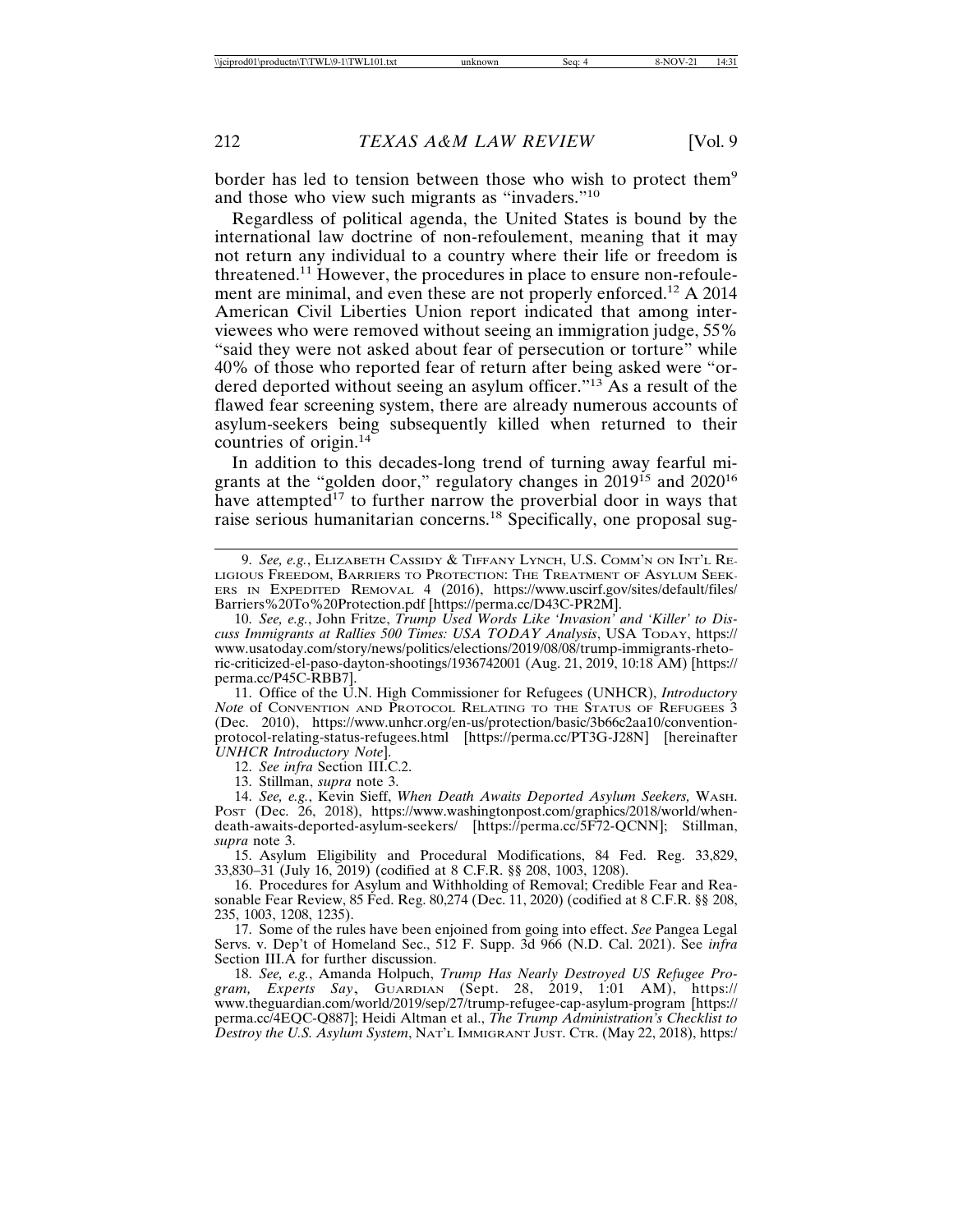gested that noncitizens seeking protection from refoulement through statutory withholding of removal ("withholding") or withholding or deferral of removal pursuant to the Convention Against Torture ("CAT protection") would undergo initial fear screenings using the "reasonable possibility" standard.<sup>19</sup> This standard of proof would require that these individuals demonstrate (a) "a reasonable possibility that [they] would be persecuted" on account of a protected ground in the country of removal or (b) "a reasonable possibility that [they] would be tortured in the country of removal."<sup>20</sup> The standard of proof was previously the same as the current standard for seeking asylum: presenting a significant possibility of being able to establish qualifying persecution or torture.21 Given the circumstances of these interviews and the vulnerable positions of arriving asylum-seekers, both the reasonable possibility and the asylum standards are quite difficult burdens to meet.<sup>22</sup> An additional proposal suggested that a negative fear finding at the interview stage become final unless the noncitizen were to affirmatively request review, whereas currently the finding is forwarded for review by an immigration judge ("IJ") unless the noncitizen affirmatively declines review.<sup>23</sup>

Despite the substantial risk that asylum officers will improperly apply the law and deny noncitizens seeking protection a chance to be fully heard, these procedural deficiencies cannot be adequately challenged because of the lack of judicial review of fear screening determinations<sup>24</sup> and the refusal to afford constitutional due process rights to noncitizens seeking to vindicate their non-refoulement rights—even

/immigrantjustice.org/staff/blog/trump-administrations-checklist-destroy-us-asylumsystem [https://perma.cc/JN5P-JPG5]; Erika Guevara-Rosas, *Trump's Efforts to End Asylum Are an All-Out Assault on Human Rights*, AMNESTY INT'L (Feb. 27, 2020, 6:01 AM), https://www.amnesty.org/en/latest/news/2020/02/trumps-efforts-end-asylum-assault-human-rights [https://perma.cc/E37U-X6VA].

19. Procedures for Asylum and Withholding of Removal; Credible Fear and Reasonable Fear Review, 85 Fed. Reg. at 80,277.

20. *Id.*

21. *Id.*

22. *See infra* Section IV.B.

23. Procedures for Asylum and Withholding of Removal; Credible Fear and Reasonable Fear Review, 85 Fed. Reg. at 80,279 ("The Departments further amend 8 CFR 208.30(g) and 8 CFR 1208.30(g)(2), which address procedures for negative fear determinations for aliens in the expedited removal process. In 8 CFR  $208.30(g)(1)$ , the Departments treat an alien's refusal to indicate whether he or she desires review by an immigration judge as declining to request such review. Also, in 8 CFR 208.31, the Departments treat a refusal as declining to request review within the context of reasonable fear determinations."); Procedures for Asylum and Withholding of Removal; Credible Fear and Reasonable Fear Review, 85 Fed. Reg. 36,264, 36,273 (proposed June 15, 2020) ("Currently, 8 CFR 208.30(g) provides that when an alien receives notice of a negative determination, the asylum officer inquires whether the alien wishes to have an immigration judge review the decision. If that alien refuses to indicate whether he or she desires such review, DHS treats this as a request for review by an immigration judge.").

24. *See infra* Section III.C.3.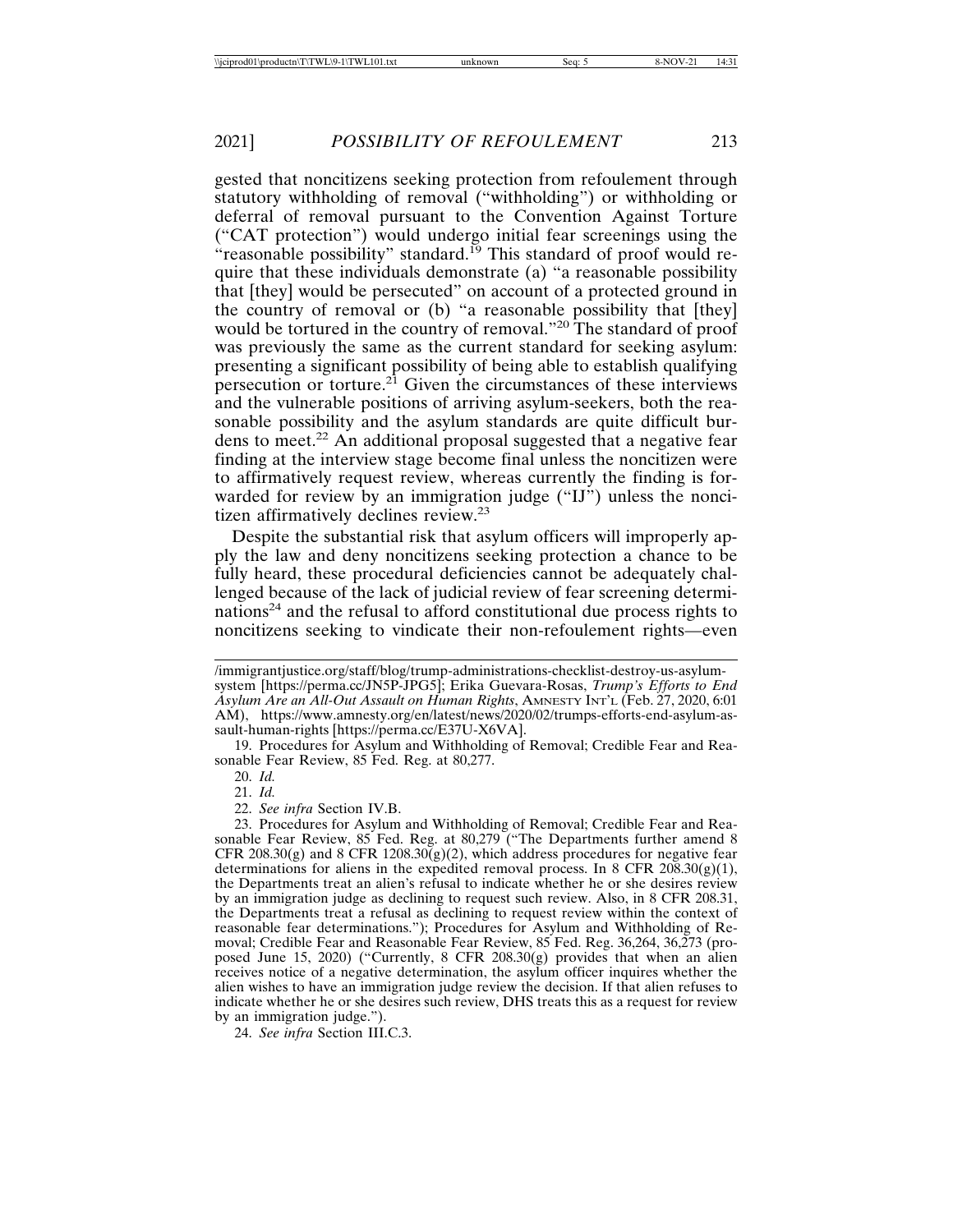though they are physically present in the United States and face deprivation of life and liberty by state actors.25

This Comment argues that noncitizens vindicating their nonrefoulement rights by seeking withholding or CAT protection must receive stronger procedural protections because of the fundamental interests at stake. Part II of this Comment provides an overview of the non-refoulement obligation, the categories of immigration relief available to individuals seeking fear-based protection, and the procedural barriers that stand in their way. Part III argues that using the reasonable possibility standard of proof in the fear screening context is a violation of the non-refoulement obligation. Section III.A gives an overview of the recent regulatory attempts to expand the use of this standard. Section III.B explains the standard in comparison with the "significant possibility" standard—the appropriate threshold screening standard. Section III.C highlights the differences between the fear screening setting and the asylum merits hearing to illustrate why the reasonable possibility standard is appropriate for one and not the other. Section III.D explains how the use of the reasonable possibility standard for fear screening is not only inappropriate—it is also a violation of the non-refoulement obligation. Finally, Part IV argues that noncitizens seeking withholding and CAT protection should be afforded full constitutional due process rights and applies the *Mathews v. Eldridge* due process test to show that using the reasonable possibility standard at the fear screening stage is unconstitutional.

#### II. BACKGROUND: RIGHTS, RELIEF, AND PROCEDURAL HURDLES FOR ASYLUM-SEEKERS

#### A. *The Non-Refoulement Obligation: Protecting the Most Fundamental Human Right*

Non-refoulement is an "international legal norm" introduced by the 1951 United Nations ("UN") Convention Relating to the Status of Refugees ("the Convention").26 According to the Office of the United Nations High Commissioner for Refugees ("UNHCR"), "[t]he principle of *non-refoulement* is so fundamental that no reservations or derogations may be made to it. It provides that no one shall expel or return ('*refouler*') a refugee against his or her will, in any manner whatsoever, to a territory where he or she fears threats to life or freedom."<sup>27</sup>

<sup>25.</sup> *See infra* Section IV.A.

<sup>26.</sup> Jaya Ramji-Nogales, *Non-Refoulement Under the Trump Administration*, ASIL INSIGHTS (Dec. 3, 2019), https://www.asil.org/insights/volume/23/issue/11/nonrefoulement-under-trump-administration#\_edn1 [https://perma.cc/SDF2-BKAN]; United Nations Convention Relating to the Status of Refugees, art. 33, July 28, 1951, 189 U.N.T.S. 150 [hereinafter U.N. Convention].

<sup>27.</sup> *UNHCR Introductory Note*, *supra* note 11, at 3.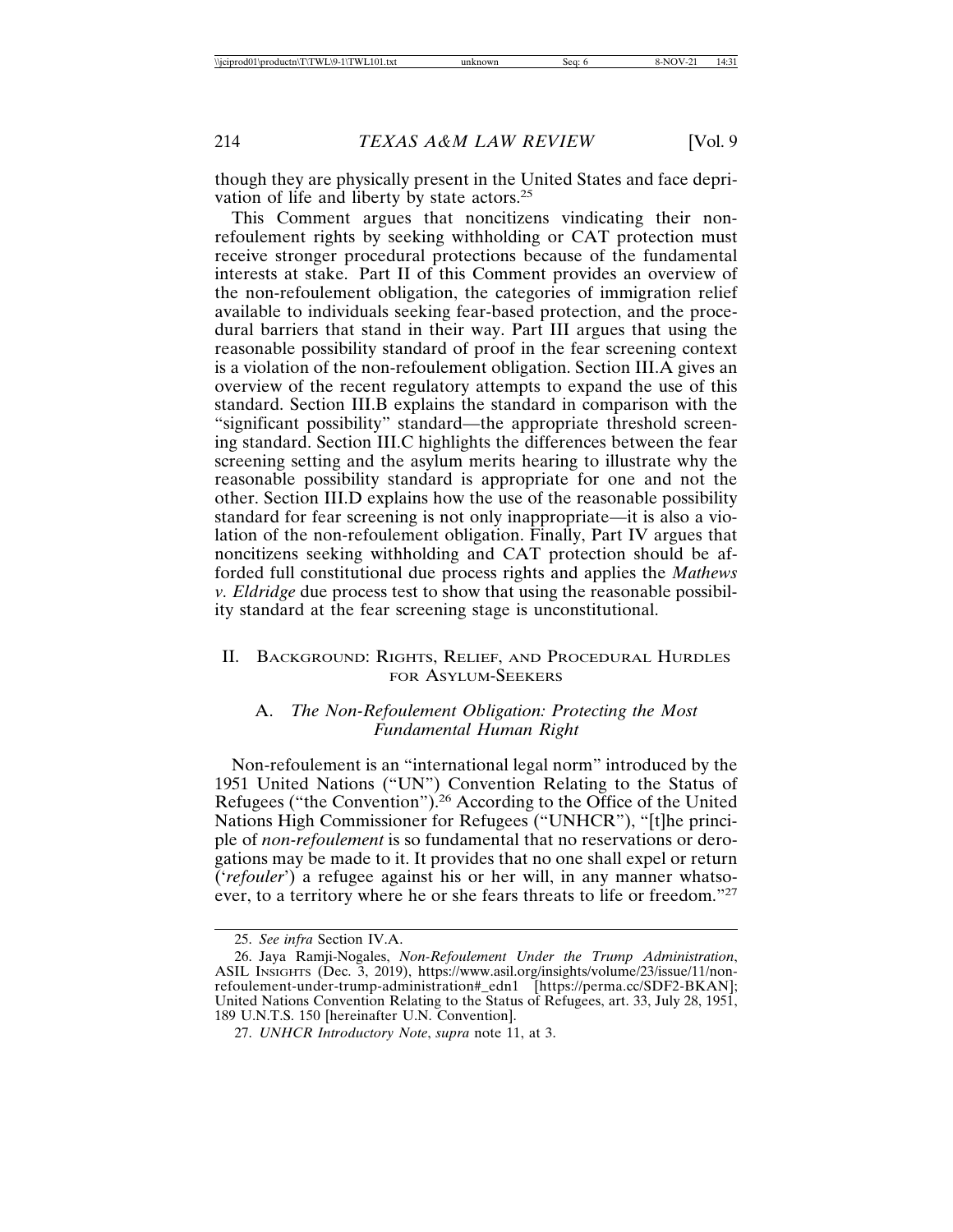While the United States did not join the Convention itself,<sup>28</sup> it did sign and ratify the 1967 UN Protocol Relating to the Status of Refugees ("Refugee Protocol"), which incorporates the terms of the Convention by reference.29 This non-refoulement obligation is extended by the Convention Against Torture and Other Cruel, Inhuman or Degrading Treatment or Punishment ("Convention Against Torture") to prohibit returning "a person to another State where there are substantial grounds for believing that he [or she] would be in danger of being subjected to torture."30 The United States signed and ratified the Convention Against Torture by 1990, subject to various "reservations," "understandings," and "declarations."<sup>31</sup>

The Convention carves out only two exceptions to the non-refoulement obligation: It does not protect refugees who (1) are a "danger to the security of the country" or (2) are a "danger to the community" due to conviction of a "particularly serious crime."32 Academics have long asserted that any other countervailing interests that the government may have, including "expediency and economy," "political considerations," or a general preference against criminals, do not exempt it from the fundamental obligation to protect the human right of nonrefoulement.33

Although the United States has ratified two treaties invoking the non-refoulement obligation, the mechanics by which the United States is bound by this obligation are ambiguous. The Senate Resolution of

30. G.A. Res. 39/46 pt. 1, art. 3, United Nations Convention Against Torture and Other Cruel, Inhuman or Degrading Treatment or Punishment (Dec. 10, 1984).

31. S. TREATY DOC. NO. 100-20 (1990), https://www.congress.gov/treaty-document/100th-congress/20/resolution-text [https://perma.cc/948D-TQ66].

32. U.N. Convention, *supra* note 26, art. 33(2).

33. *See* Kathleen M. Keller, *A Comparative and International Law Perspective on the United States (Non)Compliance with Its Duty of Non-Refoulement*, 2 YALE HUM. RTS. & DEV. L.J. 183, 184 (1999) ("The United State[s'] interest in expediency and economy pale in comparison with the importance of the fundamental human rights norm of non-refoulement embodied by the Refugee Convention."); Scott M. Martin, *Non-Refoulement of Refugees: United States Compliance with International Obligations*, 7 IMMIGR. & NAT'Y L. REV. 650, 670 (1982) ("The progress of Congress and the courts toward fuller recognition of the principle of non-refoulement is appropriate and desirable. Especially important is more careful judicial review . . . since political considerations may undermine the executive branch's observance of the non-refoulment principle."); Shirley Llain Arenilla, *Violations to the Principle of Non-Refoulement Under the Asylum Policy of the United States*, 15 ANUARIO MEXICANO DE DERECHO INTERNACIONAL 283, 311 (citing a UNHCR opinion, which states that denying withholding due to conviction of a "particularly serious crime" without a separate "danger to the community" assessment is "contrary to United State[s'] obligations under international law" and "contrary to the spirit, purpose and requirements of Article 33(2)" of the Convention) (citation omitted).

<sup>28.</sup> *See* U.N. HIGH COMM'R FOR REFUGEES, STATE PARTIES TO THE 1951 CON-VENTION RELATING TO THE STATUS OF REFUGEES AND THE 1967 PROTOCOL, https:// www.unhcr.org/protect/PROTECTION/3b73b0d63.pdf [https://perma.cc/VWW5- U5U2].

<sup>29.</sup> Ramji-Nogales, *supra* note 26; Protocol Relating to the Status of Refugees, Jan. 31, 1967, 606 U.N.T.S. 267.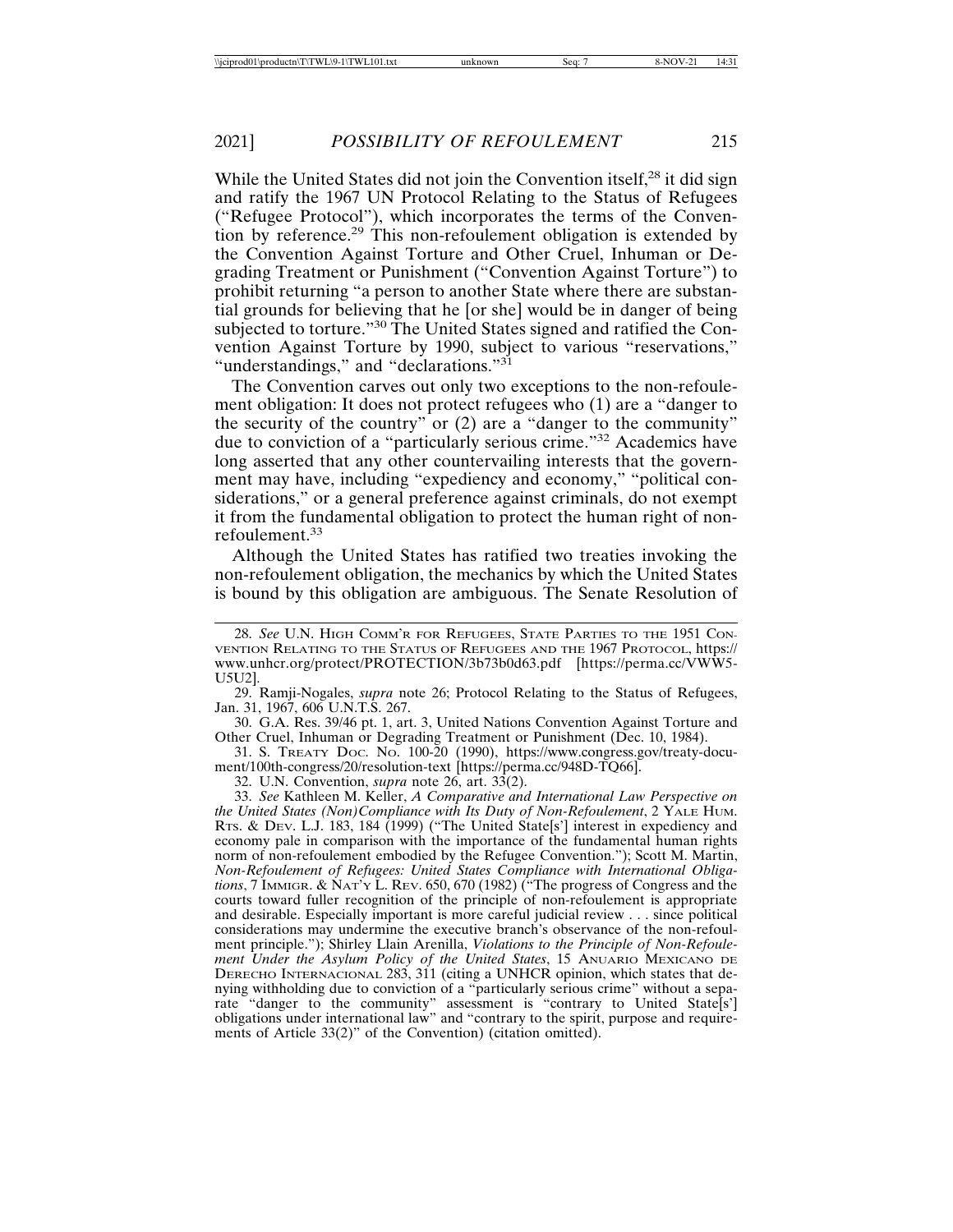Ratification of the Convention Against Torture contains an express provision that Articles 1 through 16, which include the non-refoulement provision, are not self-executing; therefore, the Convention Articles had no legal effect in the U.S. judicial system until subsequent legislation and regulation implemented them.<sup>34</sup> There is no such language accompanying the Senate Resolution of Advice and Consent to Ratification of the Refugee Protocol;<sup>35</sup> however, there is evidence that the courts did not view the treaty as directly enforceable, at least insofar as enforceability would require substituting their "independent judgment" for the statutorily granted discretionary power of the Attorney General to effectuate or withhold removal.<sup>36</sup> Courts repeatedly held that the ratification of the Refugee Protocol did not mandate changes in U.S. immigration law.<sup>37</sup>

It took an act of Congress, the Refugee Act of  $1980$ ,<sup>38</sup> to officially align the Immigration and Nationality Act ("INA") with the Refugee Protocol's non-refoulement obligation.<sup>39</sup> The INA was amended to prohibit removal of an individual to a country "if the Attorney General determines that such alien's life or freedom would be threatened in such country on account of race, religion, nationality, membership in a particular social group, or political opinion,"40 a change that was "based directly upon the language of the [Refugee] Protocol and that . . . [was] intended . . . [to] be construed consistent with the Protocol."41 In *I.N.S. v. Stevic*, the Supreme Court affirmed this interpretation and suggested that non-refoulement was an obligation that existed before codification.<sup>42</sup> The 1996 Illegal Immigration Reform and Immigrant Responsibility Act ("IIRIRA") relocated this provision within the INA, but the obligation remains the same. $43$ 

37. *Id.* at 666.

39. *See* Martin, *supra* note 33, at 662–63.

40. *Id.* at 662 (quoting Refugee Act of 1980, 8 U.S.C. § 1231(b)(3)(A).

41. *Id.* at 663 (quoting H.R. REP. NO. 96-781, at 20 (1980) (Conf. Rep.), *as reprinted in* 1980 U.S.C.C.A.N. 160, 161).

42. I.N.S. v. Stevic, 467 U.S. 407, 415, 421 (1984); *see also* Keller, *supra* note 33, at 194–95 (explaining further that the Court's opinion in *Stevic* shows an understanding that the United States' non-refoulement obligation predated codification).

43. Pub. L. No. 104-208, § 241(b)(3)(A), 110 Stat. 3009–602 (1996) (codified at 8 U.S.C. § 1231(b)(3)(A)) ("[T]he Attorney General may not remove an alien to a country if the Attorney General decides that the alien's life or freedom would be

<sup>34.</sup> *See* S. TREATY DOC. NO. 100-20; Frederic L. Kirgis, *International Agreements and U.S. Law*, ASIL INSIGHTS (May 27, 1997), https://www.asil.org/insights/volume/2/ issue/5/international-agreements-and-us-law [https://perma.cc/4KR2-H4FY]. For a full discussion of the implementation of the CAT non-refoulement obligation, see Samuel L. David*, A Foul Immigration Policy: U.S. Misinterpretation of the Non-Refoulement Obligation Under the Convention Against Torture*, 19 N.Y.L. SCH. J. HUM. RTS. 769, 795–804 (2003).

<sup>35.</sup> S. TREATY DOC. NO. 90-27 (1968), https://www.congress.gov/treaty-document/ 90th-congress/27/resolution-text [https://perma.cc/9WCK-UP2F].

<sup>36.</sup> *See* Martin, *supra* note 33, at 664–66.

<sup>38.</sup> Refugee Act of 1980, Pub. L. No. 96-212, § 101, 94 Stat. 102 (1980) (codified in scattered sections of 8 U.S.C.).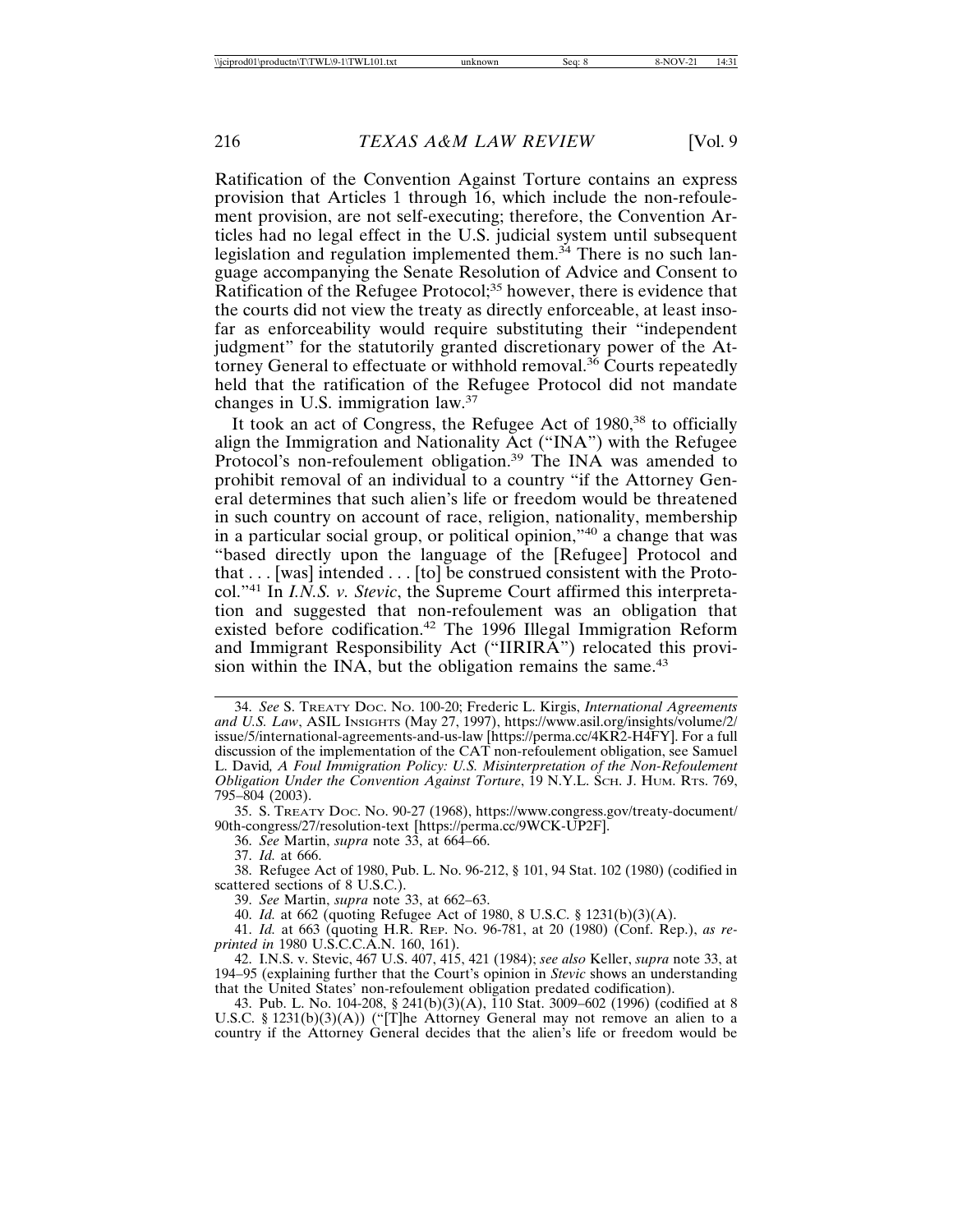External sources can be instructive in determining what practices are in line with the treaties' mandate. For example, the Committee Against Torture ("the Committee") is an international body that provides guidance on and monitors the implementation of the Convention Against Torture.44 The Committee has published a set of "best practices" that it recommends state parties adopt as "preventive measures against possible violations of the principle of 'non-refoulement.'<sup>345</sup> Some of the recommendations include "[p]roviding access of the person alleging previous torture that might be deported to a lawyer and free legal aid when necessary" and "[t]he right of appeal by the person concerned against a deportation order to an independent administrative or judicial body within a reasonable period of time from the notification of that order and with the suspensive effect of its enforcement."<sup>46</sup>

# B. *Overview of Asylum, Withholding of Removal, and the Convention Against Torture*

Persons in the United States or at its border who fear returning to their countries of origin typically seek to apply for asylum. Asylum is a discretionary form of immigration relief that may be available to an individual who qualifies as a "refugee," defined by the INA as "any person who is outside any country of such person's nationality . . . and who is unable or unwilling to return to . . . that country because of persecution<sup>47</sup> or a well-founded fear of persecution on account of race, religion, nationality, membership in a particular social group, or

46. *Id.*

threatened in that country because of the alien's race, religion, nationality, membership in a particular social group, or political opinion."); s*ee also* Keller, *supra* note 33, at 195 ("The 1996 Illegal Immigration Reform and Immigrant Responsibility Act (IIRAIRA) changed the withholding provision, renaming it 'Restriction on Removal.' Nothing in the new law, however, indicated that the mandatory nature of the provision had changed.").

<sup>44.</sup> Committee Against Torture, *Monitoring the Prevention of Torture and Other Cruel, Inhuman or Degrading Treatment or Punishment*, U.N. HUM. RTS., https:// www.ohchr.org/EN/HRBodies/CAT/Pages/CATIntro.aspx [https://perma.cc/QU8H-TN2T].

<sup>45.</sup> Committee Against Torture, Draft, *General Comment No. 1 (2017) on the Implementation of Article 3 of the Convention in the Context of Article 22*, U.N. HUM. RTS. 4 (Feb. 2, 2017), https://www.ohchr.org/Documents/HRBodies/CAT/GCArticle3/ CAT-C-GC-1.pdf [https://perma.cc/3Bpp-EGX7].

<sup>47.</sup> According to a 2019 training for USCIS officers, the contemplated harm must be "sufficiently serious to amount to persecution" (for example, more than mere "discrimination or harassment" or "brief detention without mistreatment"), but "persecution is a broader concept than threats to 'life or freedom'" (economic and psychological harm may rise to the level of persecution). USCIS, RAIO DIRECTOR-ATE–OFFICER TRAINING: DEFINITION OF PERSECUTION AND ELIGIBILITY BASED ON PAST PERSECUTION 11, 13, 18, 20 (Dec. 20, 2019), https://www.uscis.gov/sites/default/ files/document/foia/Persecution\_LP\_RAIO.pdf [https://perma.cc/A5S6-U833] (quoting *Stevic*, 467 U.S. at 428 fn. 22.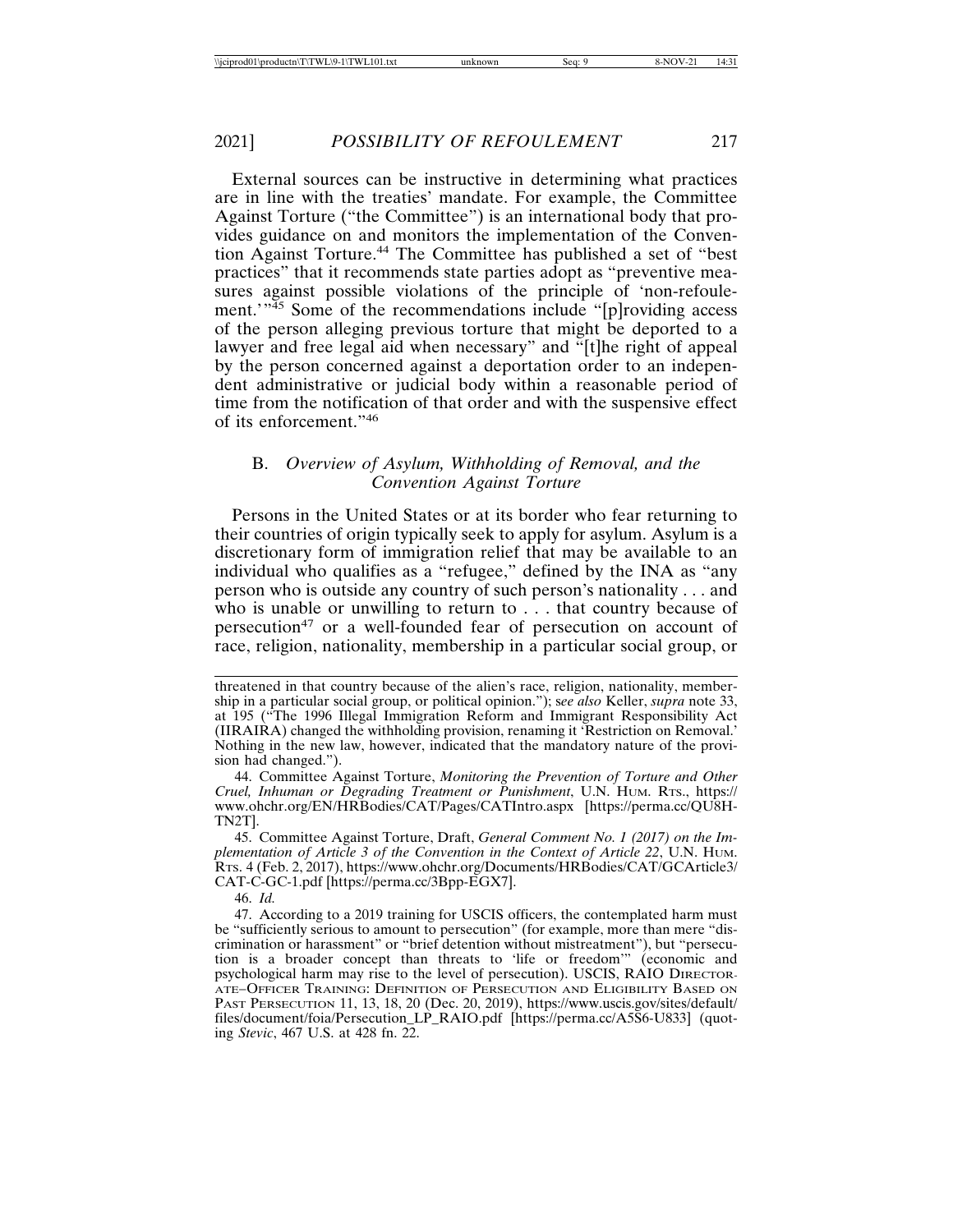political opinion."48 This statutory definition limits asylum relief to those who fear harm based on one of the five protected grounds. Additionally, even those who fit the definition of a refugee may be barred from asylum for various reasons.<sup>49</sup> The ultimate burden of proof for an asylum-seeker is to convince an IJ that they have a "wellfounded fear" of persecution, meaning that they have a genuine, subjective fear of persecution and that there is an objective, "reasonable possibility" that the persecution will actually occur.50 For individuals who can make it through all the statutory, regulatory, and judicial hoops, the rewards are great: Asylees are immediately eligible to work in the United States, may apply for permanent residence after being in the United States for one year, and may obtain derivative status for their spouses and children.<sup>51</sup>

For individuals who fear returning to their countries of origin but are denied asylum due to negative discretionary factors or statutory or regulatory bars, two types of immigration relief are available: (1) statutory withholding of removal and (2) withholding or deferral of removal pursuant to the Convention Against Torture.52 Unlike asylum, these forms of relief are not discretionary—any individual who qualifies receives relief.53 However, despite the mandatory nature and absence of non-criminal bars (such as failure to apply within one year of arrival to the United States),<sup>54</sup> very few individuals actually receive this type of relief.55 This is because withholding and CAT protection are only available to individuals who can prove a very high risk of severe harm.<sup>56</sup>

50. *See* 8 C.F.R. § 1208.13(b)(2)(i) (2021).

51. *Benefits and Responsibilities of Asylees*, USCIS, https://www.uscis.gov/humanitarian/refugees-and-asylum/asylum/benefits-and-responsibilities-of-asylees (Mar. 8, 2015) [https://perma.cc/UX43-WSK8].

52. FACT SHEET, *supra* note 49, at 5.

53. IMMIGR. EQUAL., *Withholding of Removal—A Higher Standard*, *in* ASYLUM MANUAL § 6.1, https://immigrationequality.org/asylum/asylum-manual/immigrationbasics-withholding-of-removal/ [https://perma.cc/5NAQ-MH6W].

54. *See Fact Sheet: Withholding of Removal and the U.N. Convention Against Torture—No Substitute for Asylum, Putting Refugees at Risk*, HUM. RTS. FIRST (Nov. 2018), https://www.humanrightsfirst.org/sites/default/files/CAT\_Withholding.pdf [https://perma.cc/34T3-K88E] [hereinafter *Withholding of Removal Fact Sheet*].

55. *Id.* ("In fiscal year 2016, the immigration courts granted only 6% of withholding applications and less than 5% of adjudicated CAT cases.").

56. *Id.*

<sup>48.</sup> Immigration and Nationality Act (INA) § 101(a)(42), 8 U.S.C. § 1101(a)(42) (2020).

<sup>49.</sup> Bars to asylum include, among other things, firm resettlement in a third country, previous denial of asylum, participation in persecution of others, and conviction of a particularly serious crime. EXEC. OFF. FOR IMMIGR. REV., DEP'T OF JUST., FACT SHEET: ASYLUM AND WITHHOLDING OF REMOVAL RELIEF CONVENTION AGAINST TORTURE PROTECTIONS 2 (Jan. 15, 2009), https://www.justice.gov/sites/default/files/ eoir/legacy/2009/01/23/AsylumWithholdingCATProtections.pdf [https://perma.cc/ 8HX9-W9FB] [hereinafter FACT SHEET].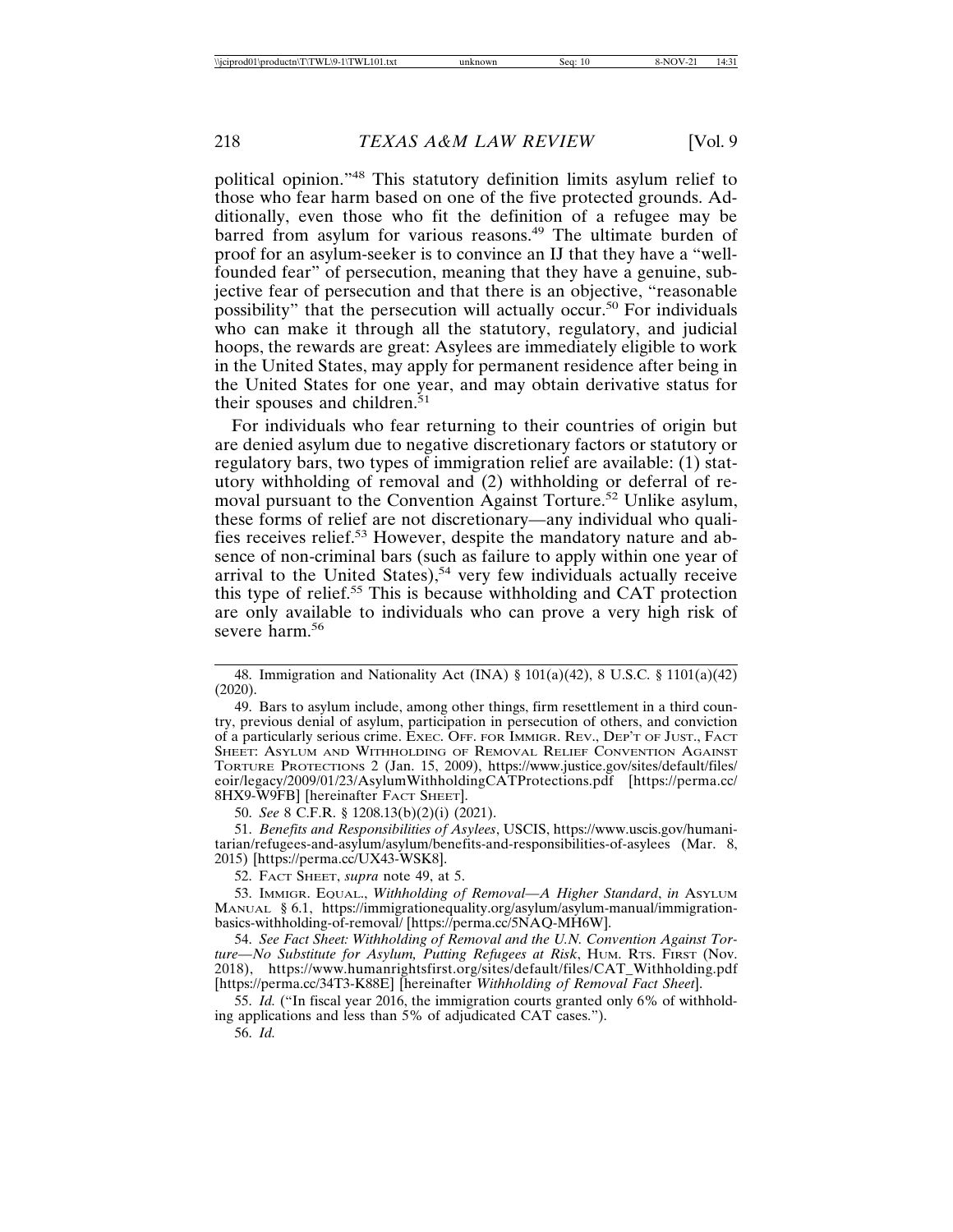Withholding, the United States' codification of the non-refoulement obligation, is available to refugees who can prove that they are more likely than not to be persecuted<sup>57</sup> "on account of race, religion, nationality, membership in a particular social group, or political opinion."58 CAT protection is available to individuals who can prove that it is more likely than not they will be tortured<sup>59</sup> by their home country's government or with its acquiescence.<sup>60</sup> As their names suggest, these types of relief are more limited than a grant of asylum. Withholding and CAT protection grantees may not be removed to the country where they have proven they would likely face future harm, but they may be removed to a third country.<sup>61</sup> Additionally, there is no path to permanent residence, there is no automatic work authorization, and there is no grant of status or protection to family members.62 Finally, CAT protection may be temporary; if the Department of Homeland Security ("DHS") determines that the individual is no longer likely to be tortured, the protection may be terminated.<sup>63</sup> Despite these limitations, withholding and CAT protection are important humanitarian safeguards, and their integrity must be preserved.

# C. *Procedural Barriers: Expedited Removal Proceedings and Fear Screening Interviews*

Although asylum, withholding, and CAT protection protect fundamental interests and are legally and factually complex claims, noncitizens seeking this protection must overcome various hurdles before getting the opportunity to present their cases to a judge.<sup>64</sup> All individuals lacking valid entry documents who present themselves at a U.S. port of entry (termed "arriving aliens") or who are "apprehended within 100 miles of the U.S. border within fourteen days" of entry, among other things, are subject to expedited removal proceedings pursuant to INA § 235.<sup>65</sup> This procedure allows removal of these undocumented individuals without a hearing or administrative review.<sup>66</sup> Immigration advocates have long argued that expedited removal itself violates the United States' non-refoulement obligation.<sup>67</sup> The only

<sup>57.</sup> For the purposes of withholding, persecution refers to a threat to the individual's "life or freedom." 8 C.F.R. § 208.16(b) (2021).

<sup>58.</sup> *Id.*; *Withholding of Removal Fact Sheet*, *supra* note 54.

<sup>59.</sup> Torture is severe pain or suffering that is intentionally inflicted. FACT SHEET, *supra* note 49, at 7.

<sup>60.</sup> *Id.*; 8 C.F.R. § 208.17(a) (2021).

<sup>61.</sup> FACT SHEET, *supra* note 49, at 6–7.

<sup>62.</sup> *Id.*

<sup>63.</sup> *Id.* at 8.

<sup>64.</sup> *See supra* note 3 and accompanying text.

<sup>65.</sup> Immigration and Nationality Act (INA) § 235, 8 U.S.C. § 1225 (2020); SMITH, *supra* note 4, at 2.

<sup>66.</sup> SMITH, *supra* note 4, at 2.

<sup>67.</sup> *See* Michele R. Pistone & John J. Hoeffner, *Rules Are Made to Be Broken: How the Process of Expedited Removal Fails Asylum Seekers*, 20 GEO. IMMIGR. L.J.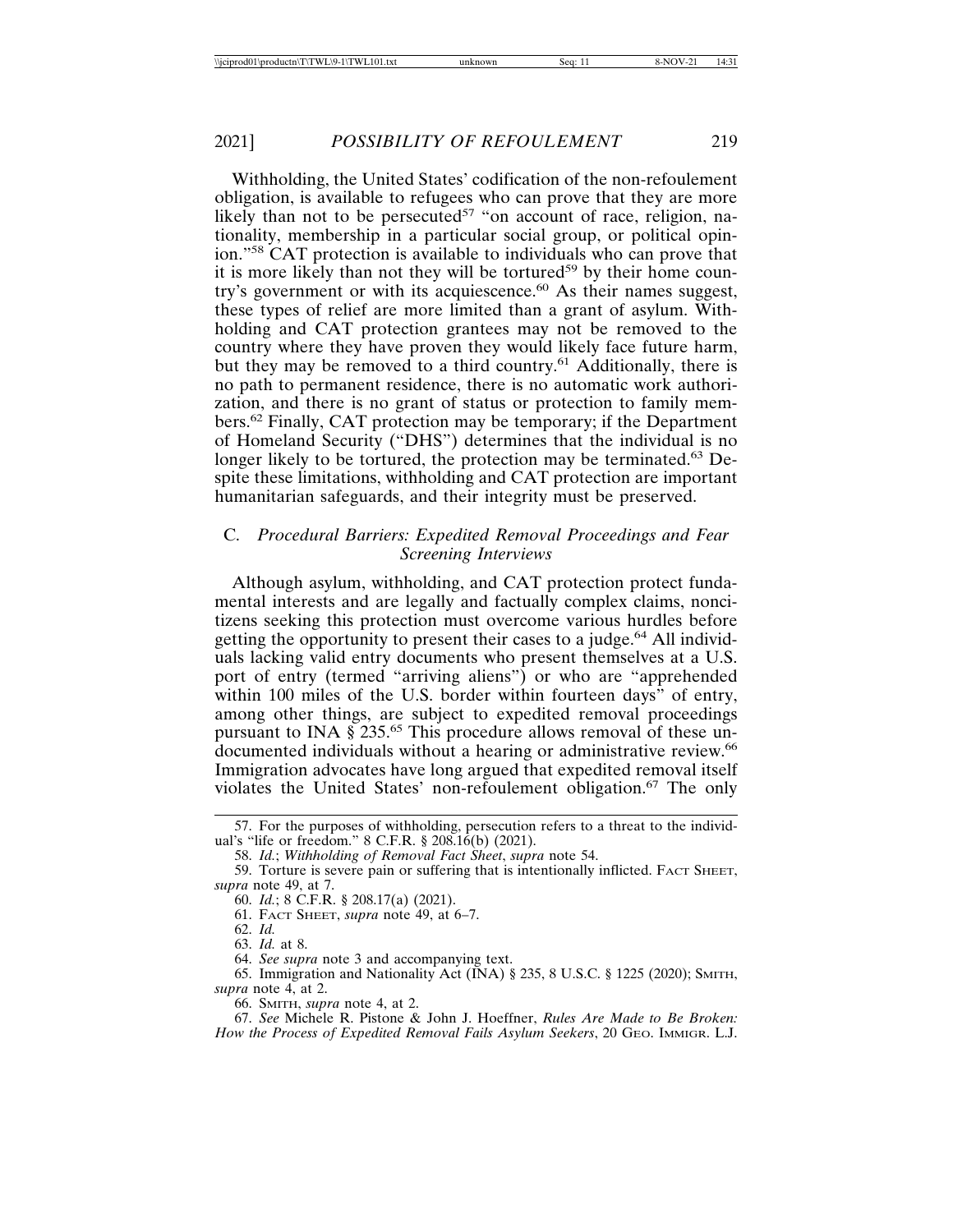way to pause this swift removal process is to express an intent to apply for asylum or a fear of persecution in a particular country.68 These asylum-seekers are then referred to a DHS asylum officer for what is generally referred to as a "credible fear interview."69 Here, the officer determines, based on their questioning of the asylum-seeker, whether the individual has shown a "significant possibility" of eligibility for asylum.70 Potential claims for withholding or CAT protection are also evaluated.71

If the individual receives a positive fear determination, they are placed in formal removal proceedings and remain in immigration detention during the pendency of the proceedings.72 An individual who receives a negative fear determination, meaning the DHS officer did not find it likely that they would qualify for asylum, withholding, or CAT protection, may seek review of their claim by an IJ.73 If they do not affirmatively request administrative review or the IJ concurs with the negative fear determination, they are ordered removed and have no further procedural remedy.<sup>74</sup>

This process has received increased attention recently, both from those who wish to protect asylum-seekers<sup>75</sup> and those who view asylum-seekers as "invaders."76 This is likely due to the fact that "the overall percentage of [noncitizens] subject to expedited removal and referred . . . for a credible-fear interview on claims of a fear of return has jumped from approximately [5%] to above [40%]" in the past decade.77 This increase is primarily because of an influx of migrants seeking refuge from violence and turmoil in Central America, particularly the three Northern Triangle countries: Guatemala, Honduras, and El Salvador.<sup>78</sup> Allegedly to mitigate the strain on the U.S. immigration

68. SMITH, *supra* note 4, at 2.

69. *Id.*; CASSIDY & LYNCH, *supra* note 9, at 11–12.

70. EXEC. OFF. FOR IMMIGR. REV., U.S. DEP'T OF JUST., EOIR POLICY MANUAL  $§ 7.4(d)(1)$ , https://www.justice.gov/eoir/eoir-policy-manual/7/4 (Jan. 10, 2021) [https:// perma.cc/FRH3-BKMH].

71. SMITH, *supra* note 4, at 2.

72. *Id.* at 2–3.

73. *Id.* at 3.

74. *Id.*

75. *See, e.g.*, CASSIDY & LYNCH, *supra* note 9, at 11–12.

76. *See, e.g.*, Fritze, *supra* note 10.

77. Asylum Eligibility and Procedural Modifications, 84 Fed. Reg. 33,829, 33,830–31 (July 16, 2019) (codified at 8 C.F.R. §§ 208, 1003, 1208).

78. *See* Katherine Shattuck, Comment, *Preventing Erroneous Expedited Removals: Immigration Judge Review and Requests for Reconsideration of Negative Credible Fear Determinations*, 93 WASH. L. REV. 459, 467 (2018); Scott Rempell, *Credible Fears, Unaccompanied Minors, and the Causes of the Southwestern Border Surge*, 18

<sup>167, 170 (2006).</sup> Over one hundred organizations, including Amnesty International USA and Human Rights Watch, have called for the Biden Administration to rescind the expedited removal policy. *Over 100 Groups Urge Biden to Fully Rescind Title 42 Expulsions*, HUM. RTS. WATCH (June 30, 2021, 8:00 AM), https://www.hrw.org/news/ 2021/06/30/over-100-groups-urge-biden-fully-rescind-title-42-expulsions# [https:// perma.cc/XZ5R-Z99U].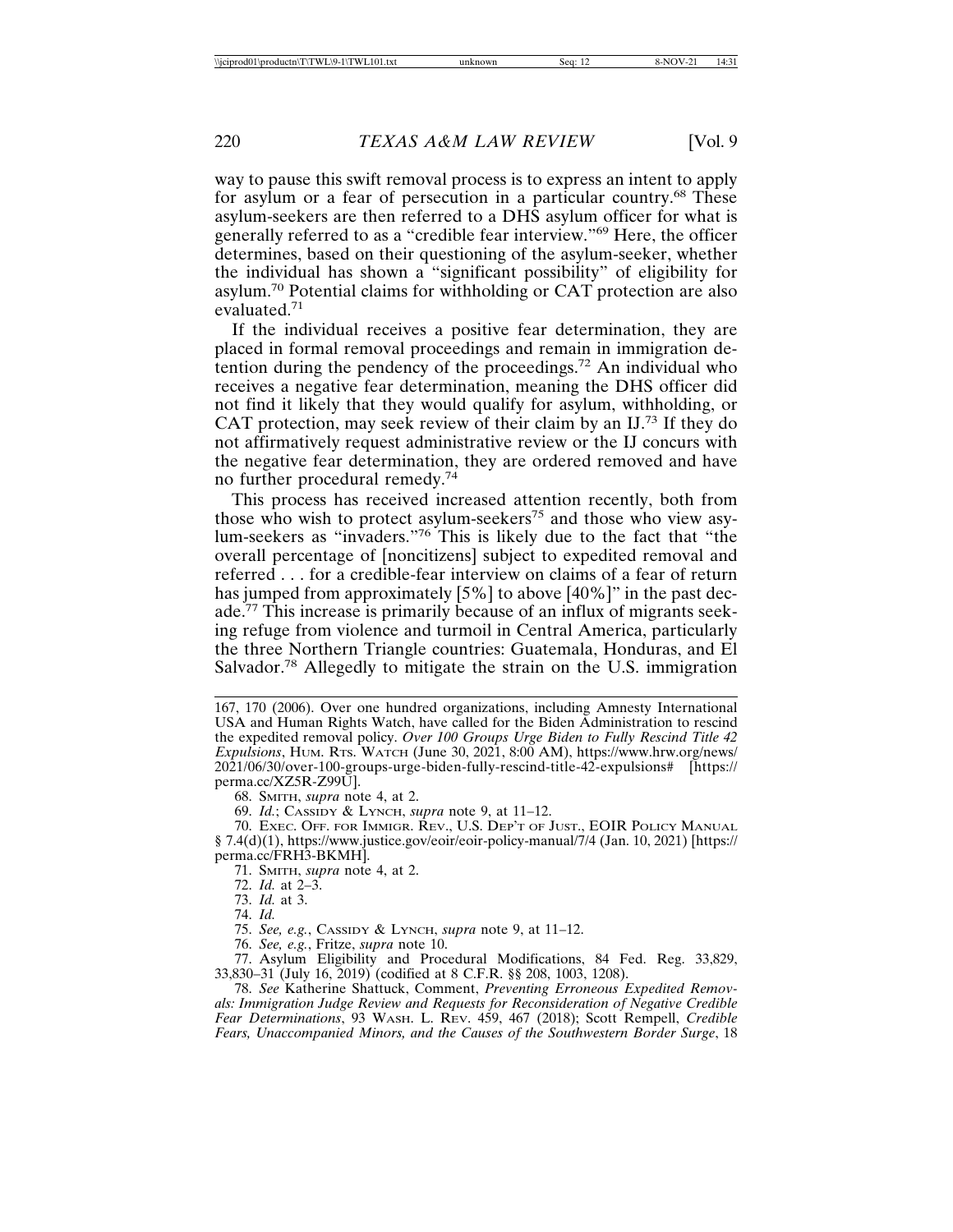system created by the "large number of meritless asylum claims," regulators have introduced sweeping regulatory changes to the detriment of the many asylum-seekers with bona fide claims.<sup>79</sup>

III. AN IMPERMISSIBLE THREAT TO THE FULFILLMENT OF NON-REFOULEMENT OBLIGATIONS: USE OF THE "REASONABLE POSSIBILITY" STANDARD IN INITIAL FEAR SCREENINGS

#### A. *Recent Attempts to Radically Change Asylum Regulations*

The Trump Administration led a wholesale attack on asylum-seekers during its four-year tenure.<sup>80</sup> This Comment focuses on the clear intent to increase the standard of proof for a positive fear finding with respect to withholding and CAT protection.<sup>81</sup> If the 2019 and 2020 rule changes were to be fully realized, noncitizens subject to expedited removal proceedings would have to meet the "reasonable possibility" standard of proof to have access to withholding of removal and CAT proceedings.82 Specifically, the standard requires that the individual demonstrate to the asylum officer (a) "a *reasonable* possibility that [they] *would be persecuted*" on account of their race, religion, nationality, membership in a particular social group, or political opinion in the country of removal, or (b) "a *reasonable* possibility that [they] *would be tortured* in the country of removal."<sup>83</sup> The standard of proof was previously the same as for asylum: a "*significant* possibility that the [individual] can *establish . . . eligibility*."84

79. *See* Asylum Eligibility and Procedural Modifications, 84 Fed. Reg. at 33,831.

80. *See, e.g.*, *How the Trump Administration Is Using COVID-19 to End Asylum*, INT'L RESCUE COMM., https://www.rescue.org/article/how-trump-administration-using-covid-19-end-asylum (Sept. 16, 2020) [https://perma.cc/UZ6L-LDMR].

84. *Id.* at 36,268 (emphasis added).

CHAP. L. REV. 337, 340 (2015); António Guterres, *Foreword* to U.N. HIGH COMM'R FOR REFUGEES, WOMEN ON THE RUN: FIRST-HAND ACCOUNTS OF REFUGEES FLEE-ING EL SALVADOR, GUATEMALA, HONDURAS, AND MEXICO (2015), http:// www.unhcr.org/publications/operations/5630f24c6/women-run.html [https://perma.cc/ B8B5-GYYH].

<sup>81.</sup> *See* Procedures for Asylum and Withholding of Removal; Credible Fear and Reasonable Fear Review, 85 Fed. Reg. 36,264, 36,268 (proposed June 15, 2020) (to be codified at 8 C.F.R. §§ 208, 235, 1003, 1208, 1235) ("This rule also proposes clarifying and raising the statutory withholding of removal screening standard and the torturerelated screening standard under the CAT regulations for stowaways and aliens in expedited removal.").

<sup>82.</sup> *Id.* at 36,269.

<sup>83.</sup> *Id.* (emphasis added).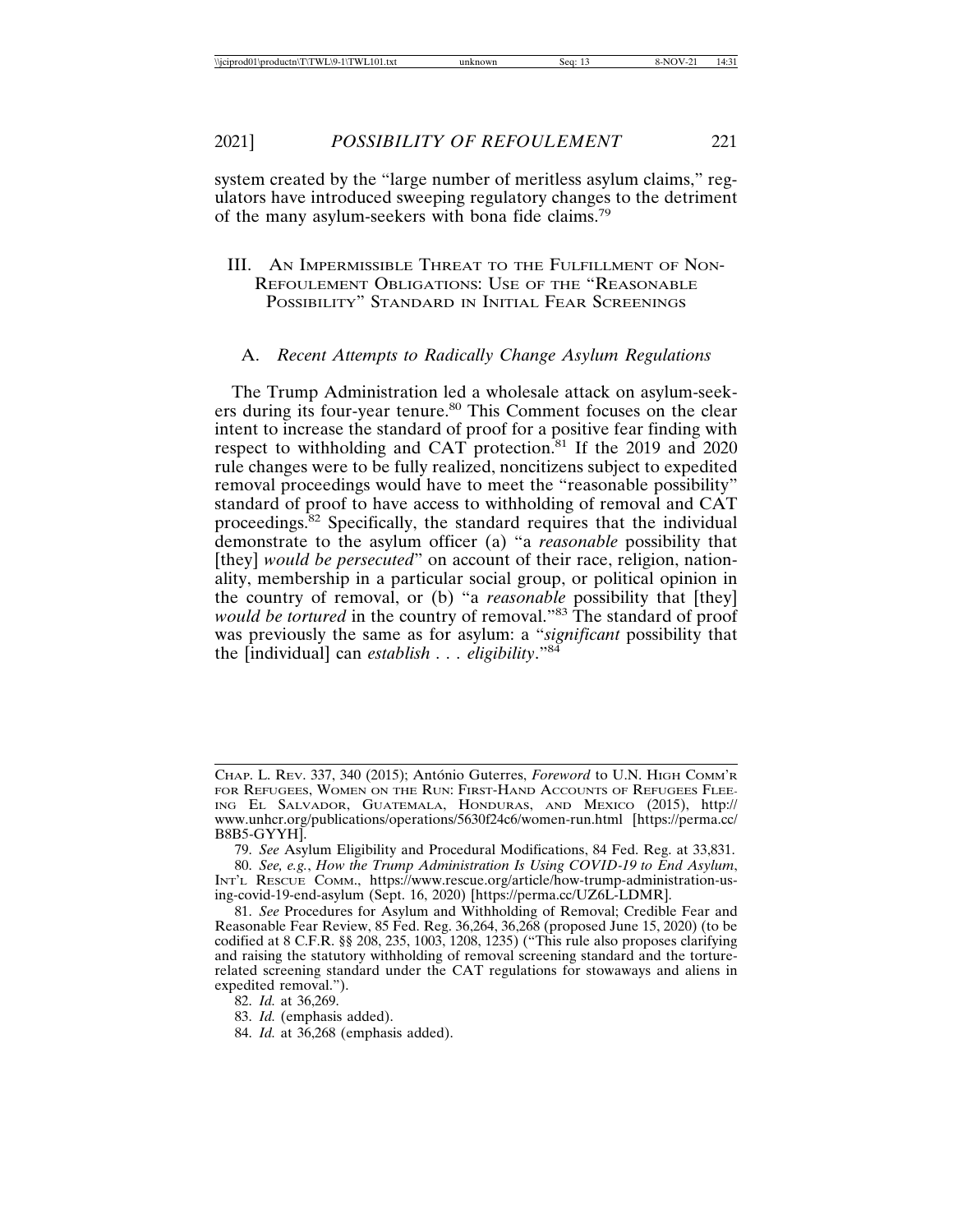Currently, only the 2019 regulatory changes have gone into effect.<sup>85</sup> The 2020 Final Rule was set to go into effect on January 11, 2021,<sup>86</sup> but on January 8, 2021, a judge in the U.S. District Court for the Northern District of California granted a preliminary injunction suspending the implementation of the rule pending proceedings challenging the rule.87 Now that the Biden Administration is in power, the fate of this rule is uncertain. However, it should be noted that the provision expanding the use of the reasonable possibility standard for fear screenings was not specifically challenged in the complaint associated with the preliminary injunction.<sup>88</sup> Even if this particular rule is abandoned or defeated in litigation, it is vital to explore the legality of the provisions lest they reappear in subsequent administrations.

#### B. *The "Reasonable Possibility" Standard Explained*

The reasonable possibility standard of proof is not appropriate for use in initial fear screenings, and this is best illustrated by comparison with the "significant possibility" standard, which was designed for threshold screenings. $8^{\circ}$  First, while the linguistic effect of a change from "significant" to "reasonable" is ambiguous at best,<sup>90</sup> the legal effect is clear and harmful. Second, interpreting the language of the standards indicates that the reasonable possibility standard requires the officer to make a determination on the merits regarding the possibility of persecution or torture itself, whereas the significant possibility standard requires only speculation as to what the individual might establish at a future hearing.

The significant possibility standard requires that the individual seeking relief "demonstrate a substantial and realistic possibility of succeeding" in immigration court.<sup>91</sup> This is meant to be a low screen-

<sup>85.</sup> The 2019 Interim Final Rule became effective on July 16, 2019. Asylum Eligibility and Procedural Modifications, 84 Fed. Reg. 33,829, 33,830 (July 16, 2019) (codified at 8 C.F.R. §§ 208, 1003, 1208).

<sup>86.</sup> Procedures for Asylum and Withholding of Removal; Credible Fear and Reasonable Fear Review, 85 Fed. Reg. 80,274, 80,274 (Dec. 11, 2020) (codified at 8 C.F.R. §§ 208, 235, 1003, 1208, 1235).

<sup>87.</sup> Pangea Legal Servs. v. Dep't of Homeland Sec., 512 F. Supp. 3d 966, 969 (N.D. Cal. 2021).

<sup>88.</sup> Complaint for Declaratory and Injunctive Relief, Immigr. Equal. v. Dep't of Homeland Sec., No. 3:20-cv-09258, Doc. 1 (N.D. Cal. Dec. 21, 2020).

<sup>89.</sup> *See* USCIS, ASYLUM OFFICER BASIC TRAINING: ASYLUM ELIGIBILITY PART IV: BURDEN OF PROOF, STANDARDS OF PROOF, AND EVIDENCE, AM. IMMIGR. LAWS. ASS'N 11–13 (Sept. 14, 2006) (citing 142 Cong. Rec. S11491-02 (Sept. 27, 1996) (Statement of Sen. Orrin Hatch)), https://www.aila.org/infonet/aobt-lesson-burden-standards-proof-evidence [https://perma.cc/YK7E-JJD8] [hereinafter STANDARDS OF PROOF TRAINING].

<sup>90.</sup> *See* Procedures for Asylum and Withholding of Removal; Credible Fear and Reasonable Fear Review, 85 Fed. Reg. 36,264, 36,268 (proposed June 15, 2020).

<sup>91.</sup> *See* USCIS, RAIO DIRECTORATE ASYLUM DIVISION OFFICER TRAINING COURSE: CREDIBLE FEAR OF PERSECUTION AND TORTURE DETERMINATIONS 12 (Apr. 30, 2019) (emphasis omitted), https://www.uscis.gov/sites/default/files/docu-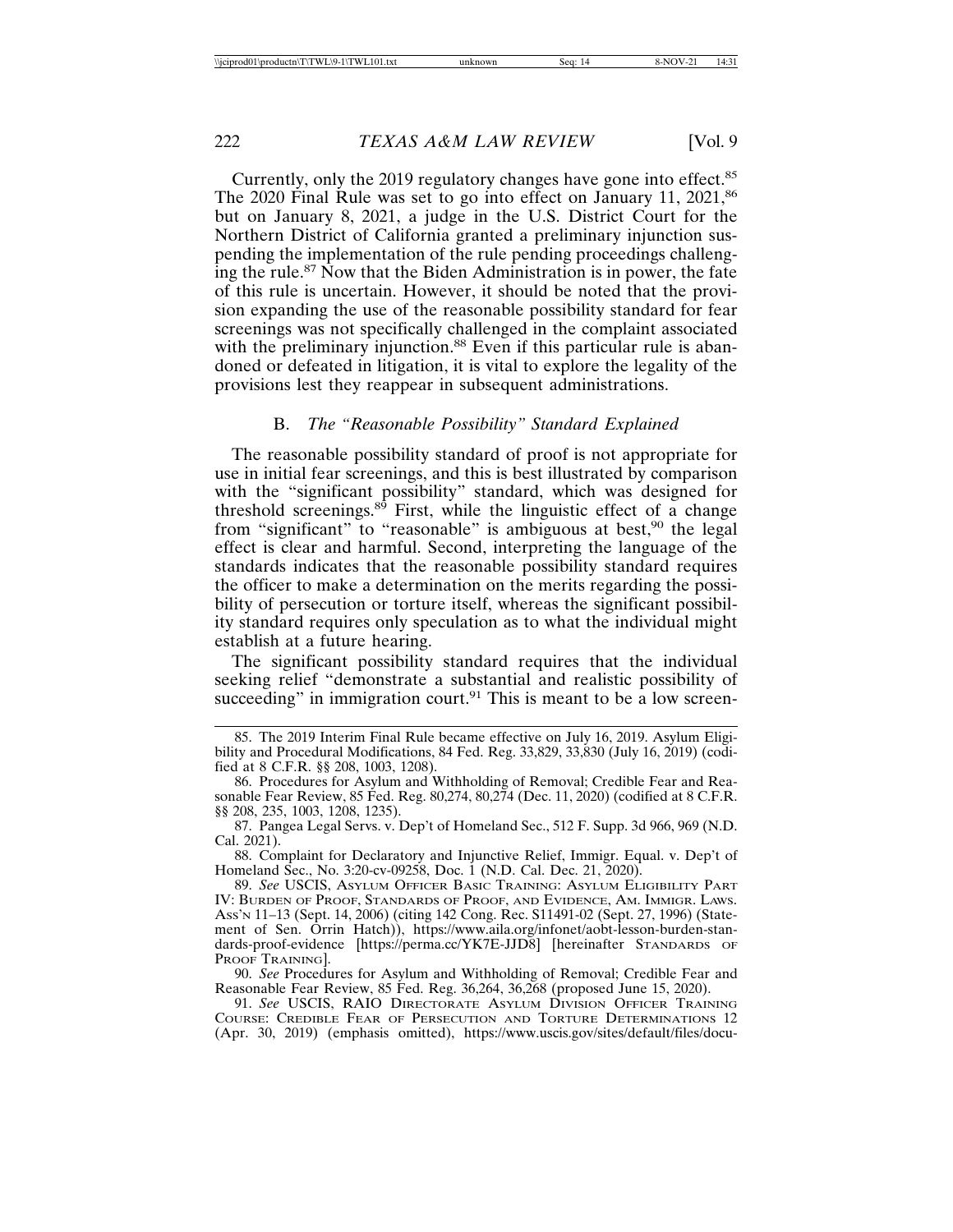ing standard.92 While asylum officers are instructed that more than a "mere possibility of success" is required, they are specifically told that this standard is lower than a preponderance of the evidence.<sup>93</sup> The majority of the evidence need not establish the individual's entitlement to asylum, withholding, or CAT protection at this stage.<sup>94</sup>

The reasonable possibility standard is explicitly higher than the significant possibility standard.95 Although lower than the "more likely than not" standard, which is used for the ultimate adjudication of withholding and CAT adjudication claims,<sup>96</sup> the reasonable possibility standard is not a low screening standard.<sup>97</sup> On the contrary, it is "the same standard required to establish eligibility for asylum (the 'wellfounded fear' standard)."98 To show a reasonable fear of persecution, the individual must establish "that the harm [feared] must be serious enough to be considered persecution," whereas "in the credible fear context . . . the applicant need only demonstrate a significant possibility that [the applicant] could establish that the feared harm is serious enough to constitute persecution."99 The harm must not only be serious but also reasonably likely to occur.<sup>100</sup>

This standard is lower than the "preponderance of the evidence" standard, but officers may not be properly trained to distinguish between the two.101 One training course, when discussing the reasonable possibility standard, instructs that the asylum officer "should consider whether a preponderance of the evidence shows that a reasonable person in the applicant's circumstances would fear persecution."<sup>102</sup> This standard leaves no room for inferences in the noncitizen's favor about what evidence could be available in the future at a full hearing. Instead, the officer must make a finding regarding the chances of fu-

99. *Id.* at 17.

102. *Id.*

ment/lesson-plans/Credible\_Fear\_of\_Persecution\_and\_Torture\_Determinations.pdf [https://perma.cc/AB7Q-W8MU] [hereinafter CREDIBLE FEAR TRAINING].

<sup>92.</sup> STANDARDS OF PROOF TRAINING, *supra* note 89, at 13.

<sup>93.</sup> CREDIBLE FEAR TRAINING, *supra* note 91, at 12.

<sup>94.</sup> *Id.*

<sup>95.</sup> USCIS, RAIO DIRECTORATE ASYLUM DIVISION OFFICER TRAINING COURSE: REASONABLE FEAR OF PERSECUTION AND TORTURE DETERMINATIONS 11 (Feb. 27, 2017), https://www.uscis.gov/sites/default/files/document/lesson-plans/Reasonable\_ Fear\_Asylum\_Lesson\_Plan.pdf [https://perma.cc/WE47-BKNP].

<sup>96.</sup> *Id.*

<sup>97.</sup> *See id.*

<sup>98.</sup> *Id.*

<sup>100.</sup> *Id.* The Supreme Court has suggested that a one-in-ten chance of future persecution would satisfy the reasonable possibility standard. I.N.S. v. Cardoza-Fonseca, 480 U.S. 421, 440 (1987).

<sup>101.</sup> USCIS, *Evidence*, *in* RAIO DIRECTORATE—OFFICER TRAINING 209 (Aug. 3, 2015), https://www.uscis.gov/sites/default/files/document/foia/RAIO\_Directorate\_Officer\_Training\_Manual.pdf [https://perma.cc/9JE2-A75W].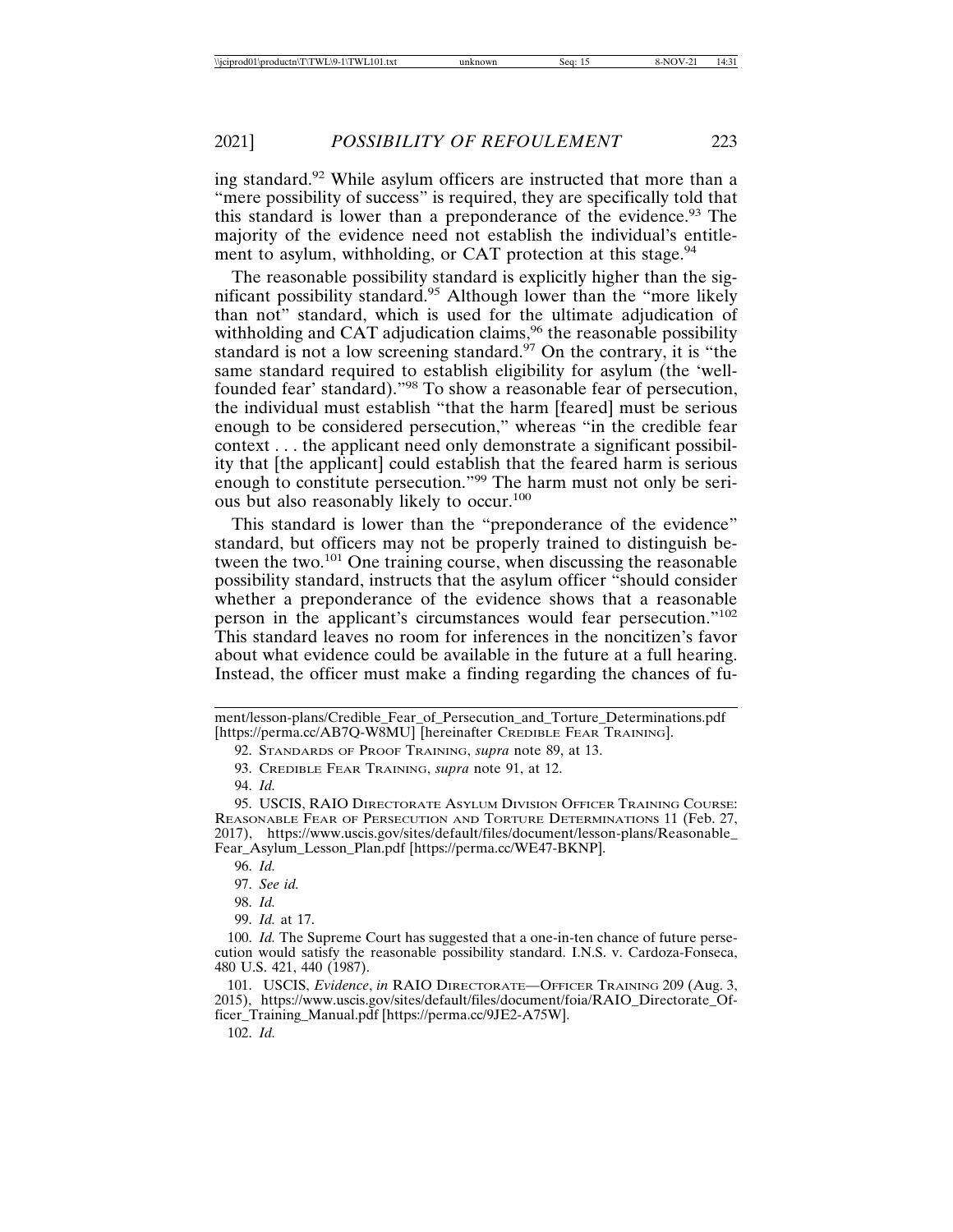ture persecution or torture based on the evidence presented in the interview.103

# C. *Same Standard, Vastly Different Protections and Resources: A Comparison of the Asylum Merits Hearing and the Fear Screening Interview Setting*

The potential for increased use of the reasonable possibility standard in fear screening interviews brings to the forefront the issues associated with using a standard suitable for final determinations on the merits at the initial screening stage. This standard has been previously used for reasonable fear interviews, which are the initial screenings for individuals who have been previously removed from the United States and have returned to present new fear-based claims.104 However, these individuals composed only a small minority of those receiving fear screenings.105 Thus, the reasonable possibility standard has historically been primarily used for final asylum adjudication, and this should remain the case.<sup>106</sup>

The setting and procedures used to elicit evidence related to fearbased claims are more significant than one might initially assume. This is because individuals seeking asylum, withholding, or CAT protection, perhaps at a higher incidence than almost any other group navigating the U.S. judicial system, have by definition experienced extreme trauma, and the grant or denial of relief hinges on how convincingly they can convey that trauma to a stranger.<sup>107</sup> Research has shown that trauma and cultural norms affect both how individuals record their experiences and how they recount them.108 These factors make it easy for individuals trying to navigate a novel legal landscape to fail.

106. U.S. immigration courts decided approximately 9,700 asylum cases in January 2020. *Asylum Decisions*, TRAC IMMIGRATION, https://trac.syr.edu/phptools/immigration/asylum/ [https://perma.cc/4NV2-J42R].

107. *See* Jane Herlihy et al., *Just Tell Us What Happened to You: Autobiographical Memory and Seeking Asylum*, 26 APPLIED COGNITIVE PSYCH. 661, 662 (2012); KATHRYN SHEPHERD & ROYCE BERNSTEIN MURRAY, AM. IMMIGR. COUNCIL, THE PERILS OF EXPEDITED REMOVAL: HOW FAST-TRACK DEPORTATIONS JEOPARDIZE ASYLUM SEEKERS 9 (2017), https://www.americanimmigrationcouncil.org/sites/default/files/research/the\_perils\_of\_expedited\_removal\_how\_fast-track\_deportations\_ jeopardize\_detained\_asylum\_seekers.pdf [https://perma.cc/9GVC-3KNQ].

108. SHEPHERD & MURRAY, *supra* note 107, at 9.

<sup>103.</sup> *See id.*

<sup>104. 8</sup> C.F.R. § 1208.31 (2021).

<sup>105.</sup> For example, in January 2020, received reasonable fear interviews constituted less than 18% of all fear screenings (1,027 compared to 4,778 credible fear interviews). *Semi-Monthly Credible Fear and Reasonable Fear Receipts and Decisions by Outcome Type: December 16, 2019 to December 31, 2020*, USCIS (Jan. 6, 2021) [hereinafter *Fear Decisions Data*] (on file with author).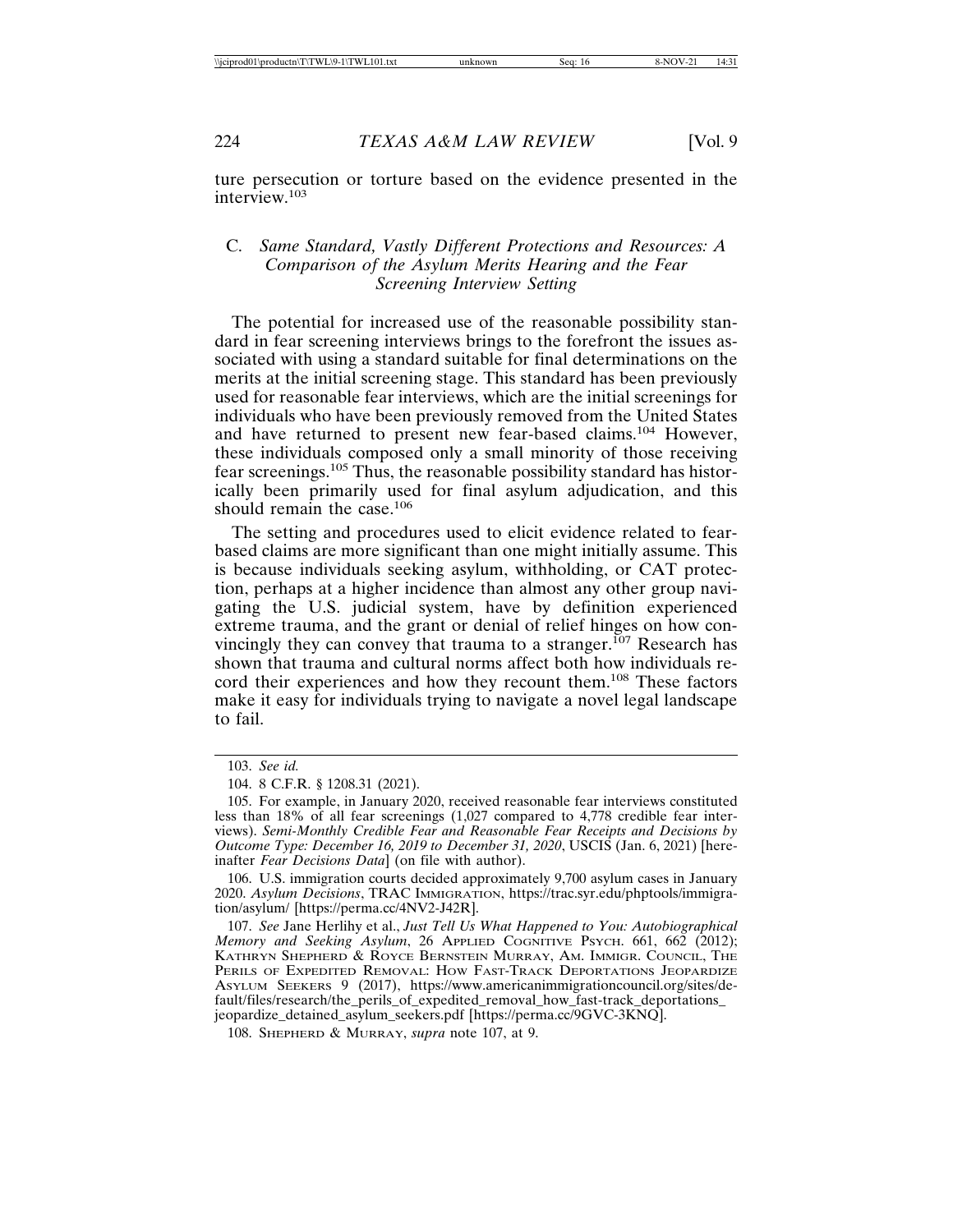#### 1. Procedural Safeguards at the Asylum Merits Hearing

While procedural safeguards in immigration courts are still much weaker than those afforded to defendants in criminal proceedings, the asylum merits hearing is intended to provide the noncitizen facing deportation with "a full and fair hearing of [their] claims and a reasonable opportunity to present evidence on [their] behalf."<sup>109</sup>

Although the government will not provide an attorney, individuals in immigration court "have the privilege of being represented" by an attorney at their expense.110 Being represented by counsel is associated with drastically higher rates of success in immigration court, particularly when the noncitizen is detained, as most asylum-seekers affected by these rule changes are.<sup>111</sup> The U.S. Government Accountability Office has gone as far as to say that "[r]epresentation generally doubled the likelihood of affirmative and defensive cases being granted asylum."112 Additionally, the individual is entitled to "a reasonable opportunity to examine the evidence against [them], to present evidence on [their] own behalf, and to cross-examine witnesses presented by the Government."<sup>113</sup>

Finally, individuals who are denied asylum by the IJ have the right to appeal.114 First, the individual must exhaust their administrative remedies and appeal to the Board of Immigration Appeals ("BIA").115 If the BIA denies relief, the individual may seek review of their case by the judicial branch by appealing the BIA's decision to the United States Court of Appeals.116 If the Circuit Court affirms the

110. 8 U.S.C. § 1362.

112. U.S. GOV'T ACCOUNTABILITY OFF., GAO-08-940, U.S. ASYLUM SYSTEM: SIG-NIFICANT VARIATION EXISTED IN ASYLUM OUTCOMES ACROSS IMMIGRATION COURTS AND JUDGES 30 (2008), https://www.gao.gov/assets/gao-08-940.pdf [https:// perma.cc/7AHD-GM54]; *see also* Jaya Ramji-Nogales et al., *Refugee Roulette: Disparities in Asylum Adjudication*, 60 STAN. L. REV. 295, 340 (2007) (reporting that represented asylum seekers "were granted asylum at a rate of 45.6%, almost three times as high as the 16.3% grant rate for those without legal counsel"); Doe v. Wolf, 432 F. Supp. 3d 1200, 1213 (S.D. Cal. 2020) (recognizing the importance of counsel in a nonrefoulement interview).

113. 8 U.S.C. § 1229a(b)(4)(B).

114. FLORENCE IMMIGRANT & REFUGEE RTS. PROJECT, APPEALING YOUR CASE TO THE BOARD OF IMMIGRATION APPEALS 4 (May 2013), https://firrp.org/media/BIA-Appeal-Guide-2013\_new-BIA-address-2013.pdf [https://perma.cc/2WNG-JPGG].

115. 8 U.S.C.  $\S 1252(d)(1)$  (requiring exhaustion of administrative appeals); 8 C.F.R. § 1003.1(b) (2021) (proscribing the BIA's appellate jurisdiction).

116. 8 U.S.C.  $\frac{1}{2}$  1252(b)(2) ("The petition for review shall be filed with the court of appeals for the judicial circuit in which the immigration judge completed the proceedings."). Note, however, that at this point in the appeals process, the individual becomes deportable unless the Court of Appeals grants a stay of removal. *See* 8 U.S.C. § 1252(b)(3)(B); Trina Realmuto et al., *Practice Advisory: Seeking a Judicial Stay of*

<sup>109.</sup> *See* Colmenar v. I.N.S., 210 F.3d 967, 971 (9th Cir. 2000).

<sup>111.</sup> INGRID EAGLY & STEVEN SHAFER, AM. IMMIGR. COUNCIL, ACCESS TO COUN-SEL IN IMMIGRATION COURT 1, 2 (2016), https://www.americanimmigrationcouncil. org/sites/default/files/research/access\_to\_counsel\_in\_immigration\_court.pdf [https:// perma.cc/UP86-F5HP].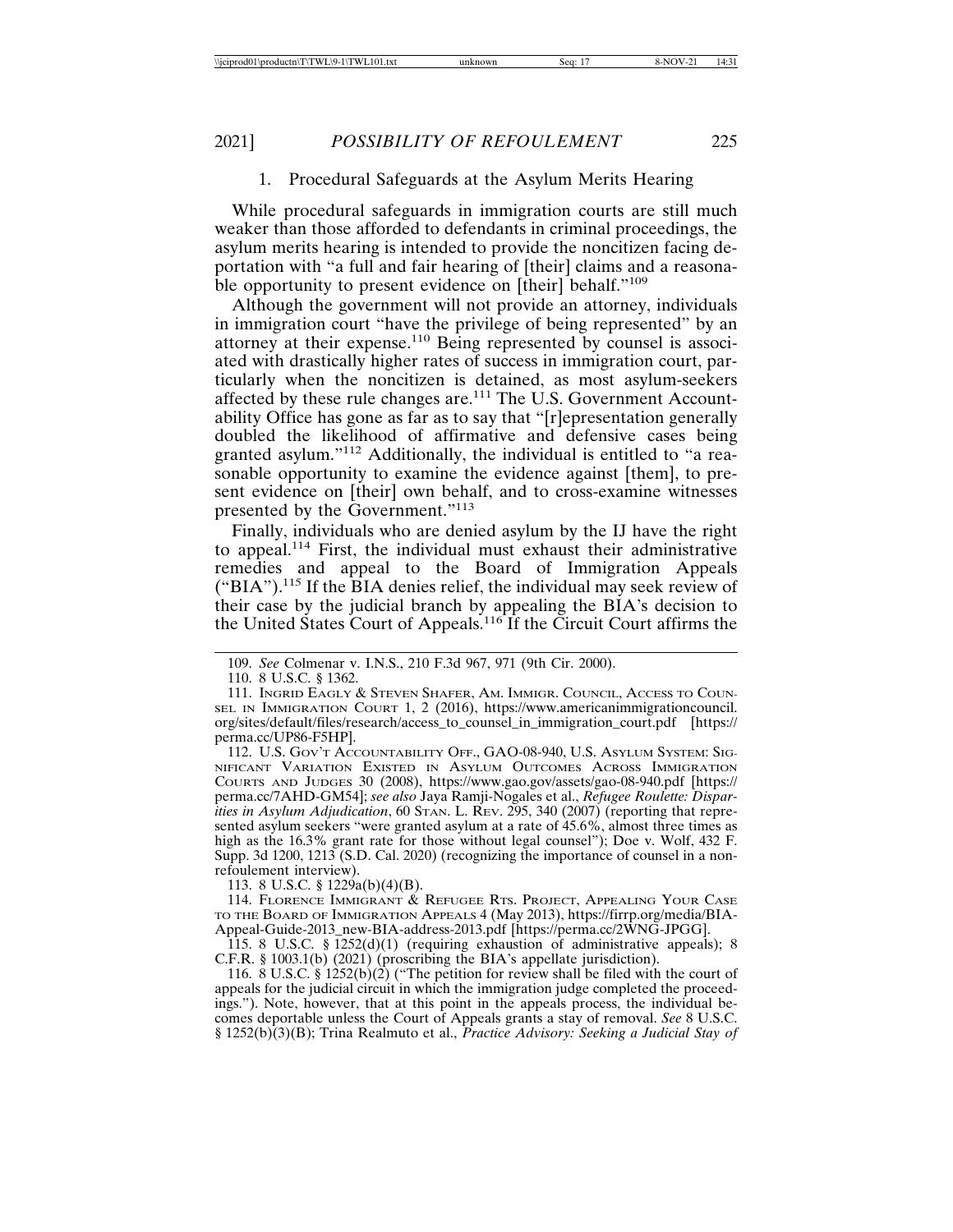BIA's decision, the individual may petition the Supreme Court for a writ of certiorari.<sup>117</sup>

#### 2. Problems with the Fear Screening Interview Setting

Although the regulations governing fear screening interviews have provisions intended to ensure the officer can "elicit all relevant and useful information bearing on whether the applicant has a credible fear of persecution or torture,"118 it is well documented that these procedures, even if followed, are insufficient.<sup>119</sup> This Section highlights some of the many known problems with fear screening interviews by asylum officers, including asylum-seekers' lack of understanding of the legal process, their limited access to counsel, and asylum officers' inconsistent application of procedures.

Various factors make it very difficult for asylum-seekers to obtain digestible legal information and representation before their fear screening interviews. Asylum-seekers in expedited removal proceedings are almost all detained, typically from the moment they enter the United States and often in remote, rural areas.<sup>120</sup> Even those who are able to obtain attorneys experience difficulty in consulting with them.121 Lawyers of detained clients report restricted access and changing rules, and a recent lawsuit alleges that Customs and Border Protection ("CBP") does not "allow attorneys representing persons in its custody to visit such persons for the purpose of confidential legal advice."122 The lawsuit further alleges that CBP has "a policy and practice of denying requests for in-person visits or confidential telephonic communication with counsel at its holding facilities" and that "lawyers are unable to locate, visit[,] or make confidential phone calls with their clients."<sup>123</sup>

Those who are unable to obtain counsel must rely on information provided by CBP or Immigration and Customs Enforcement ("ICE").124 CBP is required to give a document explaining the credible fear process to individuals who express a fear of return, but this form contains confusing terminology and is often not provided in the individual's native language.125 Even among those who receive a form in their language, many still do not understand the process they are

119. *See* CASSIDY & LYNCH, *supra* note 9, at 56–60.

- 123. *Wolf*, 432 F. Supp. 3d at 1215.
- 124. CASSIDY & LYNCH, *supra* note 9, at 50–52.
- 125. *Id.* at 50.

*Removal in the Court of Appeals*, AM. IMMIGR. COUNCIL 1–2 (2014), https:// www.americanimmigrationcouncil.org/sites/default/files/practice\_advisory/seeking\_a\_ judicial\_stay\_of\_removal\_fin\_1-21-14.pdf [https://perma.cc/M2AA-84Q9].

<sup>117.</sup> *See* 28 U.S.C. § 2101(c).

<sup>118. 8</sup> C.F.R. § 208.30(d) (2021).

<sup>120.</sup> *Id.* at 54, 69.

<sup>121.</sup> *Id.* at 53; Doe v. Wolf, 432 F. Supp. 3d 1200, 1215 (S.D. Cal. 2020).

<sup>122.</sup> CASSIDY & LYNCH, *supra* note 9, at 53; *Wolf*, 432 F. Supp. 3d at 1215.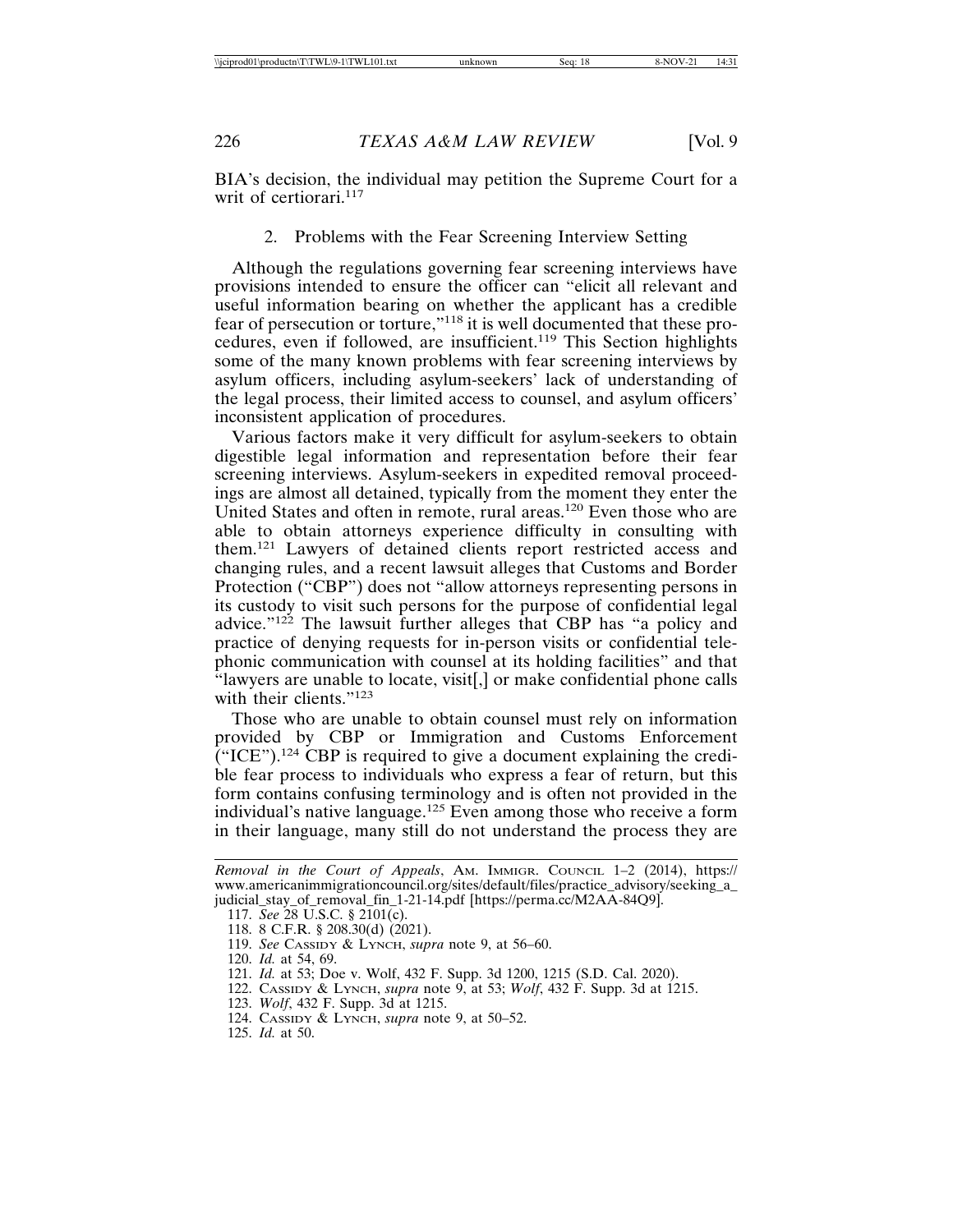about to face.126 Some additional trainings are available in ICE detention, but there are still significant educational and linguistic barriers that impede understanding.127 Finally, the U.S. Citizenship and Immigration Services ("USCIS") asylum officer at the credible fear interview verifies that the individual has received information on the process.128 While this may be sufficient to inform an educated individual with a straightforward case, it is unreasonable to expect detained individuals with low education, trauma, and possible health conditions to understand complicated legal concepts such as "nexus" or "particular social group" no matter how many pamphlets they are given.<sup>129</sup>

Once the asylum-seeker reaches the fear screening interview, armed with whatever information they have managed to absorb, technology can create further barriers to effective communication. The percent of credible fear interviews taking place telephonically increased from 2% in 2009 to 59% in 2014, with the greatest prevalence of telephonic interviews among "asylum seekers in Expedited Removal who crossed the southern border."130 This presents a myriad of concerns. First, regulations dictate that interviews may be rescheduled if the noncitizen is "unable to participate effectively in the interview because of illness, fatigue, or other impediments," but these impediments may not be apparent over the phone.131 Additionally, legal service providers reported that telephonic interviews were "shorter, less accurate, and more confusing than in-person interviews."132 In-person follow-ups were initially required when a telephonic interview resulted in a negative fear finding, but this practice was discontinued in 2013.133 Even when the interview is conducted in person, translators almost always appear telephonically, creating similar concerns.<sup>134</sup>

The problems do not end there. Asylum officers are instructed to conduct interviews in a "nonadversarial manner" and to "elicit all relevant and useful information."135 However, confidentiality concerns, improper demeanor, and failure to give family members the opportunity to interview privately also prevent many asylum-seekers from revealing sensitive but vital portions of their stories.136 One woman explained as follows:

I did not understand during the interview that the things I told the officer would remain confidential. My two older children are still

<sup>126.</sup> *See id.*

<sup>127.</sup> *Id.* at 50–51.

<sup>128.</sup> *Id.* at 51.

<sup>129.</sup> *See* SHEPHERD & MURRAY, *supra* note 107, at 16–17.

<sup>130.</sup> CASSIDY & LYNCH, *supra* note 9, at 36.

<sup>131. 8</sup> C.F.R. § 208.30(d)(1) (2021).

<sup>132.</sup> CASSIDY & LYNCH, *supra* note 9, at 36.

<sup>133.</sup> *Id.* at 37.

<sup>134.</sup> *See* SHEPHERD & MURRAY, *supra* note 107, at 20.

<sup>135. 8</sup> C.F.R. § 208.30(d) (2021).

<sup>136.</sup> *See* SHEPHERD & MURRAY, *supra* note 107, at 20–21.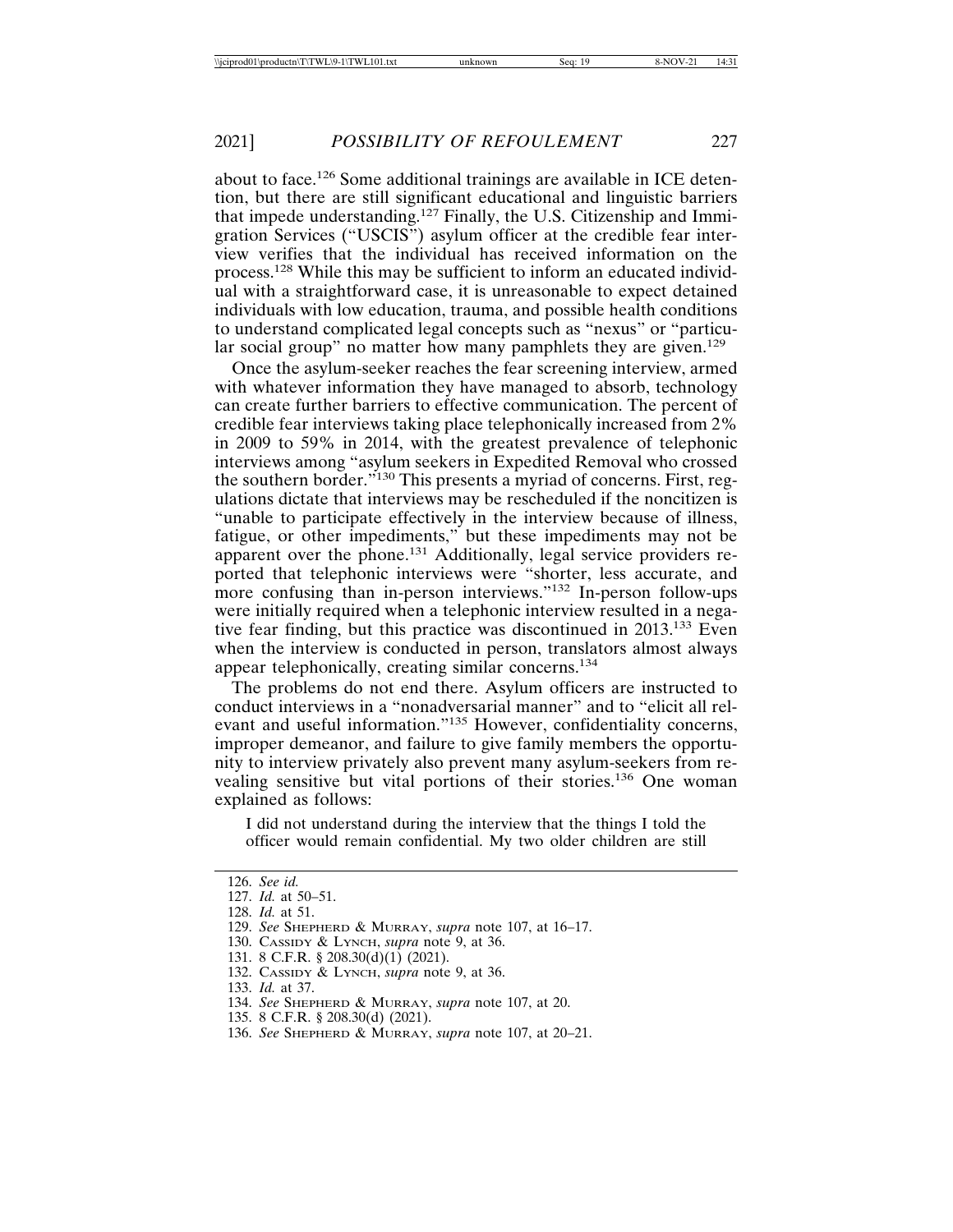living in Honduras, and I was very worried during the interview that the gangs in my town in Honduras would find out what I had told the immigration authorities in the United States. I was worried that if I told the officer everything that happened, the gangs would hurt or kill my two children who remained in Honduras. Because I was so afraid for my other children, there were certain questions that I did not answer fully.<sup>137</sup>

There is also evidence of asylum-seekers failing to share important information because the asylum officer appeared disinterested, unbelieving, hurried, or aggressive.<sup>138</sup> Guidance on interviewing children<sup>139</sup> and victims of trauma<sup> $140$ </sup> are available to officers, but although training and quality control measures exist, they are not implemented and recorded reliably.<sup>141</sup>

Another woman, Isidora, explained that she received a negative fear finding because she left out parts of her story because her daughter, Daysi, was present.<sup>142</sup> She explained as follows:

I didn't want to mention what was going on because we were interviewed together. My daughter was there, and I didn't want her to find out and fall into deeper depression. . . . I did not tell the officer about the [rape by Daysi's father] or the phone call [that I received from the gang members threatening to kill my daughter first and then end with me] because I did not want my daughter to hear about it, since she is having problems with her stomach and suffers with depression.<sup>143</sup>

Isidora ultimately received a positive fear finding on review by an IJ,144 but the proposed regulatory changes would make it harder for those similarly situated to receive such review.145 If the December 2020 rule changes were to go into effect, a negative fear finding at the interview stage would become final, and the asylum-seeker would be ordered removed unless the noncitizen were to affirmatively request

142. SHEPHARD & MURRAY, *supra* note 107, at 21.

143. *Id.*

144. *Id.*

145. *See* Procedures for Asylum and Withholding of Removal; Credible Fear and Reasonable Fear Review, 85 Fed. Reg. 36,264, 36,273 (proposed June 15, 2020).

<sup>137.</sup> *Id.* at 20.

<sup>138.</sup> *Id.* at 21–22.

<sup>139.</sup> *Id.* at 22.

<sup>140.</sup> USCIS, RAIO COMBINED TRAINING PROGRAM: INTERVIEWING SURVIVORS OF TORTURE AND OTHER SEVERE TRAUMA (Nov. 25, 2015), https://www.uscis.gov/ sites/default/files/document/foia/Interviewing\_-\_Survivors\_of\_Torture\_LP\_RAIO.pdf [https://perma.cc/65TY-BN7S].

<sup>141.</sup> SHEPHERD & MURRAY, *supra* note 107, at 21–22, 26; U.S. GOV'T ACCOUNTA-BILITY OFF., GAO-20-250, ACTIONS NEEDED TO STRENGTHEN USCIS'S OVERSIGHT AND DATA QUALITY OF CREDIBLE AND REASONABLE FEAR SCREENINGS 21–39 (2020), https://www.gao.gov/assets/710/704732.pdf [https://perma.cc/M5N4-XNXT].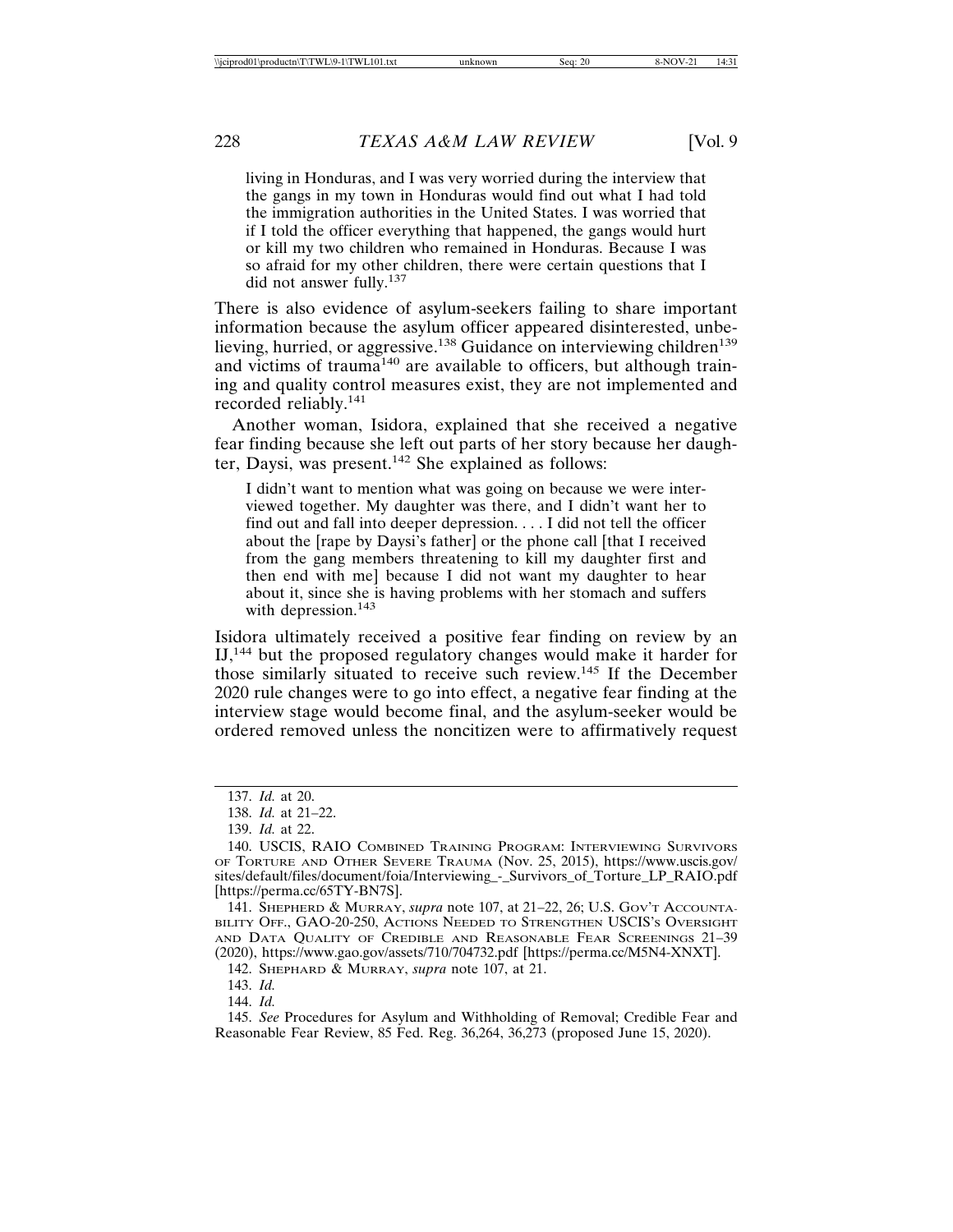review.146 Under current rules, the finding is forwarded for review by an IJ unless the noncitizen affirmatively declines review.<sup>147</sup>

These examples illustrate that the fear screening process is not as simple as it may appear. Detention, officer misconduct, and technology, among other things, all get in the way of noncitizens seeking protection being able to clearly and convincingly articulate their stories.

# 3. Lack of Judicial Review

Unlike in formal asylum merits proceedings, the individual who receives a negative fear determination has no right to appeal either to the BIA or to the federal courts.148 Not only are these fear determinations not directly appealable, but the IIRIRA restricts asylum-seekers' ability to avail themselves of the federal habeas statute.<sup>149</sup> Specifically, 8 U.S.C. § 1252 dictates that "the determination" that an applicant lacks a credible fear of persecution may not be reviewed by the courts even when included in a petition for a writ of habeas corpus.150 The Supreme Court affirmed the constitutionality of this provision in *Department of Homeland Security v. Thuraissigiam*. 151

# D. *Analysis: Expanded Use of the Reasonable Possibility Standard Violates the Non-Refoulement Obligation*

When proposing the expansion of the reasonable possibility standard to govern all requests for withholding and CAT protection at the fear screening stage, the government's essential argument was as follows: Because the standard of proof for a final determination of withholding and CAT protection is "a clear probability" or "more likely than not," a lesser, reasonable possibility standard at the interview stage is appropriate.<sup>152</sup> Though logically appealing, this view is oversimplified—while it is true that the noncitizen must eventually meet this higher more likely than not burden at a full evidentiary hearing,<sup>153</sup> the lack of resources and procedural safeguards available to the noncitizen at the fear screening stage make application of the reasonable possibility standard so early in the process impermissible.

Moreover, the use of the reasonable possibility standard for fear screenings is at odds with the congressional intent to honor the Refu-

<sup>146.</sup> *Id.*

<sup>147.</sup> *Id.*

<sup>148. 8</sup> U.S.C. §  $1252(a)(2)(A)$  (enumerating matters not subject to judicial review). 149. *Id.*

<sup>150.</sup> *Id.*

<sup>151.</sup> Dep't of Homeland Sec. v. Thuraissigiam, 140 S. Ct. 1959, 1963–64 (2020).

<sup>152.</sup> Procedures for Asylum and Withholding of Removal; Credible Fear and Reasonable Fear Review, 85 Fed. Reg. at 36,269.

<sup>153.</sup> *See* 8 C.F.R. § 1208.16(b)(2), (c)(2) (2021); 8 C.F.R. § 1208.17(a) (2021); *see also* E. Bay Sanctuary Covenant v. Trump, 950 F.3d 1242, 1277 (9th Cir. 2020) ("A 'clear probability' of persecution or torture means that it is 'more likely than not' that applicants will be persecuted upon their removal.").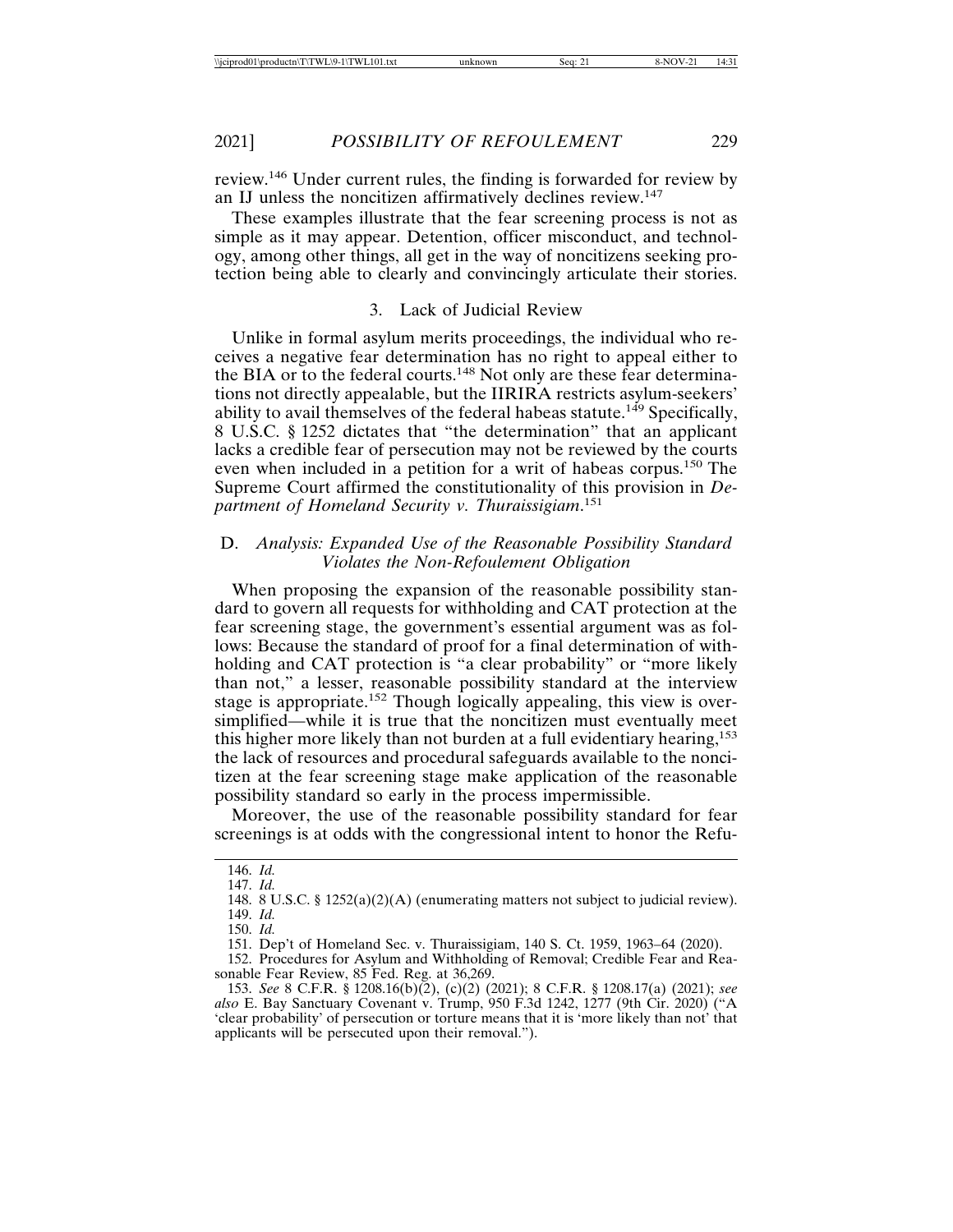gee Protocol and CAT non-refoulement obligations and with international law, as it increases the risk that individuals will be returned to their home countries and face persecution, torture, or death. It is instructive to look to *Innovation Law Lab v. Wolf* where the Ninth Circuit considered the non-refoulement obligation when analyzing the legality of a fear screening procedure.154 The court first asserted that the non-refoulement obligation does apply at the fear screening stage, holding that "Article 33 [of the Refugee Convention] is a general antirefoulement provision, applicable whenever an alien might be returned to a country where his or her life or freedom might be threatened on account of a protected ground."155 At issue, among other thins, was the use of the more likely than not standard at the fear screening stage.156 The court noted that the more likely than not standard is usually only applied at a full removal hearing and is much higher than the typical fear screening standard—significant possibility.157 Considering the use of this high screening standard and the lack of other procedural safeguards, the court held that the procedure likely violated the United States' non-refoulement obligation.<sup>158</sup>

A similar analysis leads to the conclusion given the insufficient procedural safeguards in place in fear screening interviews, the use of the reasonable possibility standard violates the non-refoulement obligation. Although the standard in question here, reasonable possibility, is not as high as the more likely than not standard, it is still higher than the normal fear screening standard and is normally used at a full removal hearing.159 As detailed above, the fear screening process is fraught with problems that prevent individuals from having their claims fairly assessed.160 Access to counsel at the fear screening stage is extremely limited, and representation is never provided at the government's expense.<sup>161</sup> Information provided to unrepresented individuals on the legal process and standards of proof is limited and difficult to understand.<sup>162</sup> The increased use of technology and the inconsistency of asylum officers often create an environment that, instead of fostering trust and openness, keeps fearful and traumatized individuals from sharing the most important aspects of their claims.163 These problems alone create a risk that individuals will wrongfully receive negative fear determinations and be removed to subsequently face

- 158. *Id.* at 1089.
- 159. *See supra* Part III.
- 160. *See supra* Section III.C.2.
- 161. *See supra* Section III.C.2.
- 162. *See supra* Section III.C.2.
- 163. *See supra* Section III.C.2.

<sup>154.</sup> Innovation L. Lab v. Wolf, 951 F.3d 1073 (9th Cir. 2020), *vacated as moot sub nom.* Innovation L. Lab v. Mayorkas, 5 F.4th 1099 (9th Cir. 2021).

<sup>155.</sup> *Id.* at 1089.

<sup>156.</sup> *Id.* at 1088.

<sup>157.</sup> *Id.* at 1088–89.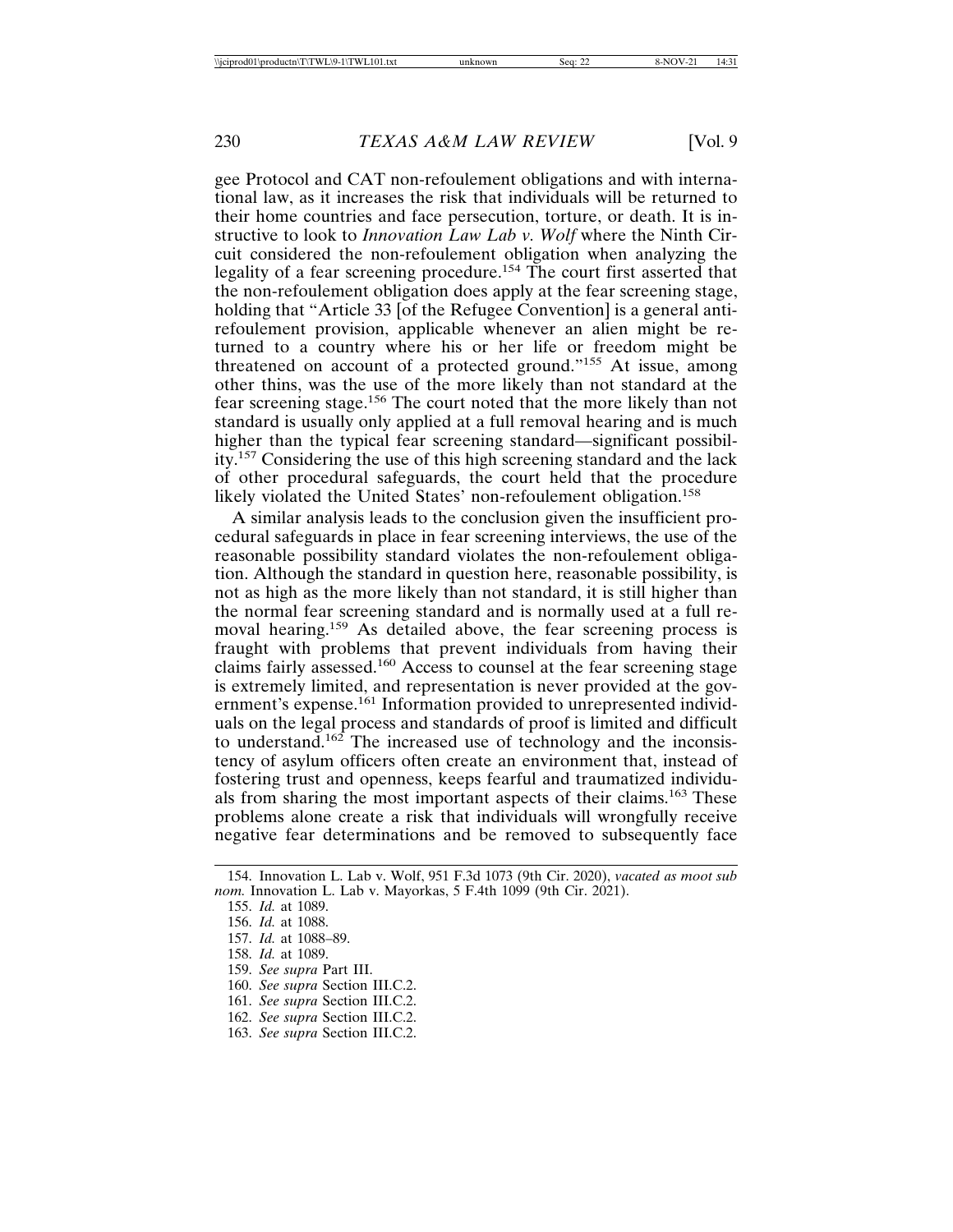persecution, torture, or death. This risk is substantially exacerbated by the almost nonexistent right to appeal and the complete insulation of these determinations from review by a truly neutral decisionmaker such as a federal judge.<sup>164</sup> These problems, particularly the restricted access to counsel and appeal, result in the United States falling short of the Committee Against Torture's recommended best practices at the fear screening stage.165 Thus, the standard of proof cannot be raised without further jeopardizing compliance with the non-refoulement obligation.

A comparison of grant rates in credible versus reasonable fear interviews illustrates that the difference in standards creates a real, practical difference in results. Currently, credible fear interviews employ the significant possibility standard to screen for fear of persecution or torture in one's country of origin.166 Reasonable fear interviews, using the reasonable possibility standard, are given to individuals barred from applying for asylum, particularly because they have previously been ordered removed from the United States.<sup>167</sup> Despite the statistic quoted by the Supreme Court in *Thuraissigiam* that "[o]ver the last five years, nearly 77% of screenings have resulted in a finding of credible fear,"168 between December 16, 2019, and December 31, 2020, only 39% of decisions from credible fear cases were positive.<sup>169</sup> Over the same period, only 13% of reasonable fear determinations were positive.<sup>170</sup> There is no reason to believe that individuals receiving credible fear interviews systematically have stronger fears of qualifying persecution or torture. Although some individuals are placed in reasonable fear interviews because of prior aggravated felony convictions, which can bar a grant of withholding of removal, "[a]sylum officers do not consider the mandatory bars to withholding of removal when making reasonable fear decisions,"<sup>171</sup> so this cannot explain the lower positive-fear rate. If anything, one may speculate that it might take a stronger fear to make an individual return when they have already been expelled and ordered not to return. Thus, using the reasonable possibility standard instead of the significant possibility standard likely accounts for fear being established only one-third as often in reasonable fear interviews.

<sup>164.</sup> *See supra* Section III.C.2.

<sup>165.</sup> *See supra* Section II.A.

<sup>166. 8</sup> C.F.R. § 208.30(e)(1) (2021).

<sup>167. 8</sup> C.F.R. § 208.31(a), (c) (2021).

<sup>168.</sup> Dep't of Homeland Sec. v. Thuraissigiam, 140 S. Ct. 1959, 1966 (2020).

<sup>169.</sup> Out of 21,774 decisions issued, only 8,558 cases established fear. *Fear Decisions Data*, *supra* note 105, at 10.

<sup>170.</sup> Only 875 out of 6,560 decisions established fear. *Id.*

<sup>171.</sup> *Questions and Answers: Reasonable Fear Screenings*, USCIS, https:// www.uscis.gov/humanitarian/refugees-and-asylum/asylum/questions-and-answers-reasonable-fear-screenings (June 18, 2013) [https://perma.cc/XL6S-BGBM].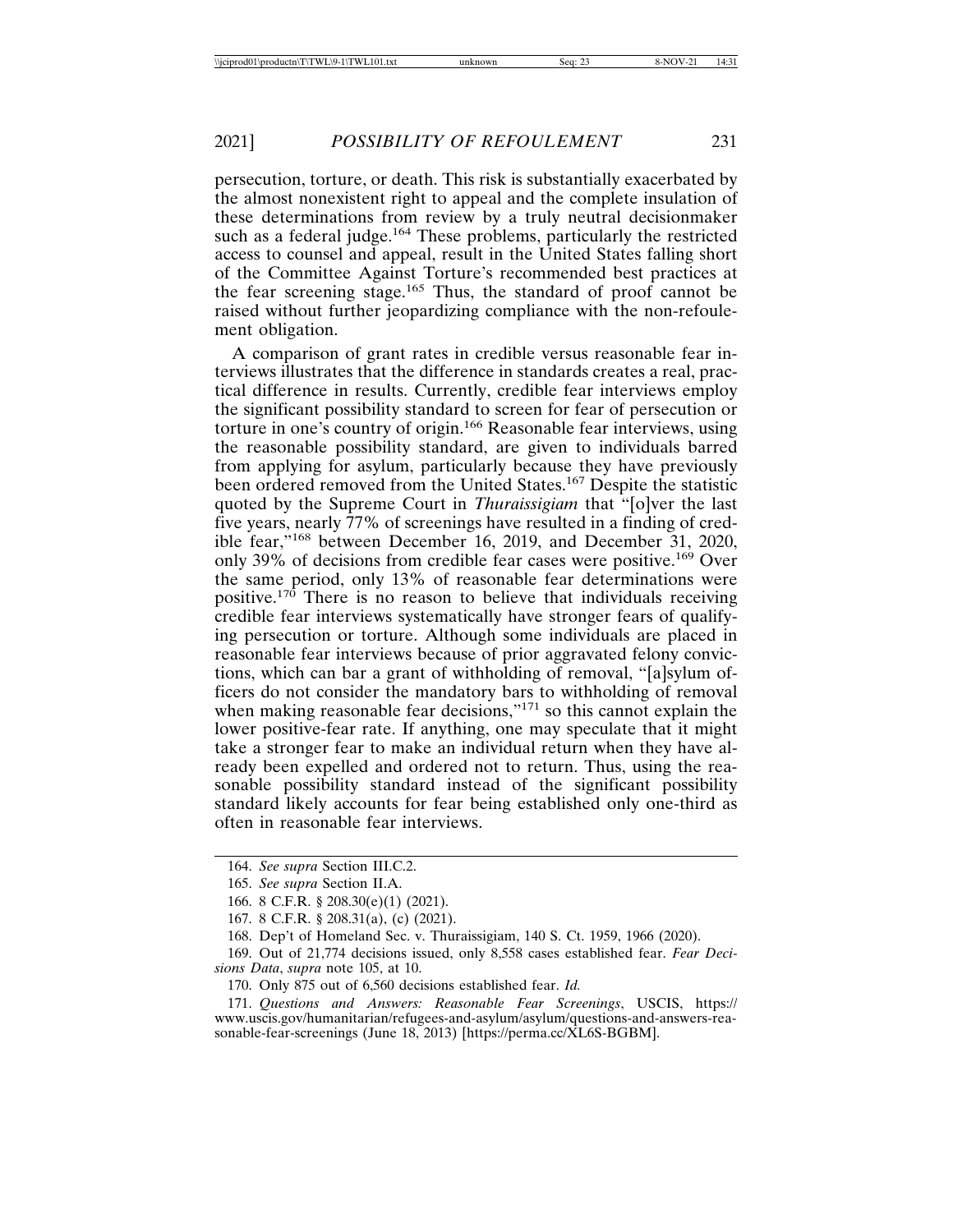Taken together, these factors make it likely that by continuing current practices and expanding the use of the reasonable possibility standard, the United States will expel individuals seeking refuge using summary process and return them to face persecution, torture, or death. This violates the non-refoulement obligation and is contrary to congressional intent to conform with this international norm.

#### IV. THE DIRE NEED FOR FULL DUE PROCESS PROTECTIONS FOR NONCITIZENS SEEKING PROTECTION FROM REFOULEMENT

The constitutional guarantee that "no person shall . . . be deprived of life, liberty, or property, without due process of law"172 appears to be a clear, universal mandate. However, the application of due process rights is anything but straightforward.173 This is especially apparent with respect to the amount of due process to which noncitizens are entitled. The Supreme Court has declared that "[noncitizens] who have once passed through our gates, even illegally, may be expelled only after proceedings conforming to traditional standards of fairness encompassed in due process of law."174 However, the Court has insisted that for arriving asylum-seekers, regardless of actual physical presence in the United States, "the decisions of executive or administrative officers, acting within powers expressly conferred by Congress, are due process of law."175

# A. *The Entry Fiction Should Not Apply to Individuals Seeking Withholding and CAT Protection*

This denial of due process rights to "arriving aliens" is based on the plenary power of the Executive to exclude foreigners<sup>176</sup> and the "entry fiction," the legal doctrine that states that "[noncitizens] seeking admission into the United States may physically be allowed within its borders pending a determination of admissibility, but . . . are legally considered to be detained at the border and hence enjoy limited protections under the Constitution."177 Because decisions regarding who to admit or exclude are "an incident of sovereignty belonging to the government of the United States," these determinations by the political branches are "conclusive upon the judiciary."<sup>178</sup>

<sup>172.</sup> U.S. CONST. amend. V.

<sup>173.</sup> *See generally* Richard H. Fallon, Jr., *Some Confusions About Due Process, Judicial Review, and Constitutional Remedies*, 93 COLUM. L. REV. 309 (1993).

<sup>174.</sup> Shaughnessy v. United States *ex rel.* Mezei, 345 U.S. 206, 212 (1953).

<sup>175.</sup> Dep't of Homeland Sec. v. Thuraissigiam, 14 S. Ct. 1959, 1982 (2020) (quoting Ekiu v. United States, 142 U.S. 651, 660 (1892)).

<sup>176.</sup> *See* Ping v. United States, 130 U.S. 581, 606–09 (1889) (The "Chinese Exclusion Case").

<sup>177.</sup> Zainab A. Cheema, Note, *A Constitutional Case for Extending the Due Process Clause to Asylum Seekers: Revisiting the Entry Fiction After* Boumediene, 87 FORDHAM L. REV. 289, 306 (2018).

<sup>178.</sup> *Ping*, 130 U.S. at 606, 609.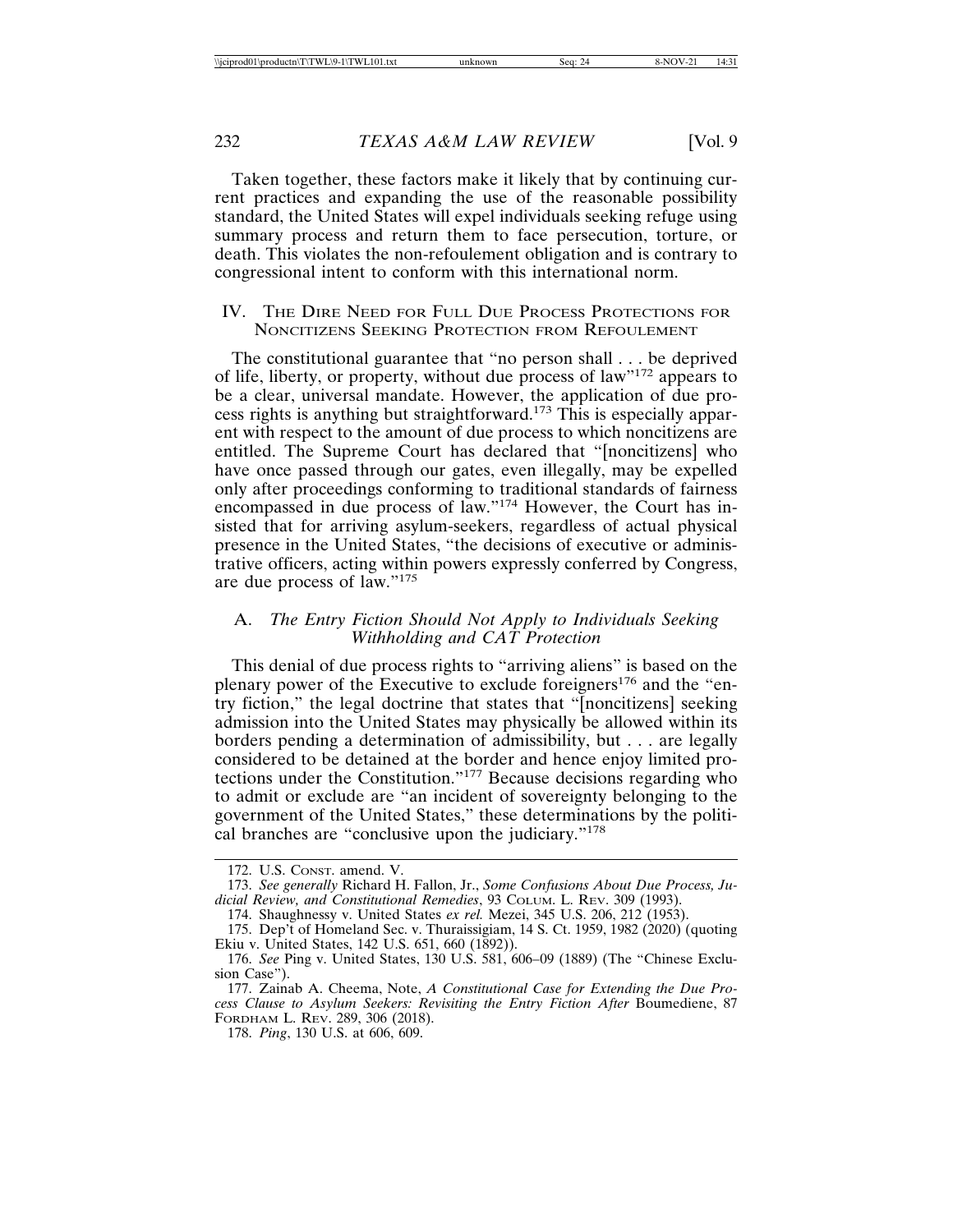This stance is unacceptable with respect to seekers of withholding and CAT protections. Unlike other immigration benefits, including asylum, withholding and CAT protections are not privileges that an IJ has discretion to deny or that Congress can decide to revoke at any time as a matter of policy.<sup>179</sup> Non-refoulement is an obligation created by domestic and international law.180 Flimsy due process for grants of initial admission may be acceptable, but stronger procedural protections are necessary when such fundamental life and liberty interests are at stake. Noncitizens fearing persecution or torture in their home countries have a statutory right to seek protection against refoulement regardless of whether they are in the interior of the United States or present themselves at the border.<sup>181</sup> Thus, the entry fiction, while perhaps a permissible policy choice with respect to noncitizens whose admission is a matter of discretion, should not apply to individuals exercising their congressionally granted right to seek withholding and CAT protections.

Critics of the entry fiction and its effects on asylum-seekers or inadmissible individuals generally have argued that the functional approach to determining the reach of the Constitution that the Court used in *Boumediene v. Bush*<sup>182</sup> can be used to extend due process protections to additional noncitizens.183 In *Boumediene*, Justice Kennedy emphasized that permitting the political branches to determine "when and where [the Constitution's] terms apply" would inappropriately give them the "power to switch the Constitution on or off at will."<sup>184</sup> The Court thus held that the Suspension Clause of the Constitution<sup>185</sup> applied to noncitizens detained at Guantanamo Bay, and therefore these noncitizens had the right to file habeas petitions.186 In reaching this conclusion, the Court rejected a formalist approach focusing solely on territoriality and instead considered practical concerns relating to the detainees' citizenship, the location of detention, and practical obstacles to facilitating the right.<sup>187</sup> Zainab A. Cheema applied this

184. *Boumediene*, 553 U.S. at 732.

185. U.S. CONST. art. I, § 9, cl. 2 ("The privilege of the writ of habeas corpus shall not be suspended, unless when in cases of rebellion or invasion the public safety may require it.").

186. *Boumediene*, 553 U.S. at 765.

187. *Id.* at 766; *see also* Fatma E. Marouf, *Extraterritorial Rights in Border Enforcement*, 77 WASH. & LEE L. REV. 751, 785–86 (2020) (explaining how Justice Kennedy created this functional approach); Cheema, *supra* note 177, at 314 (explaining further the Court's rationale behind the functional approach).

<sup>179.</sup> *See supra* Section II.B.

<sup>180.</sup> *See supra* Section II.A.

<sup>181.</sup> *See supra* Section II.A.

<sup>182.</sup> Boumediene v. Bush, 553 U.S. 723 (2008).

<sup>183.</sup> Cheema, *supra* note 177, at 293; Charles Ellison, *Extending Due Process Protections to Unadmitted Aliens Within the U.S. Through the Functional Approach of* Boumediene, 3 IDAHO CRITICAL LEGAL STUD. J. 1, 5 (2010).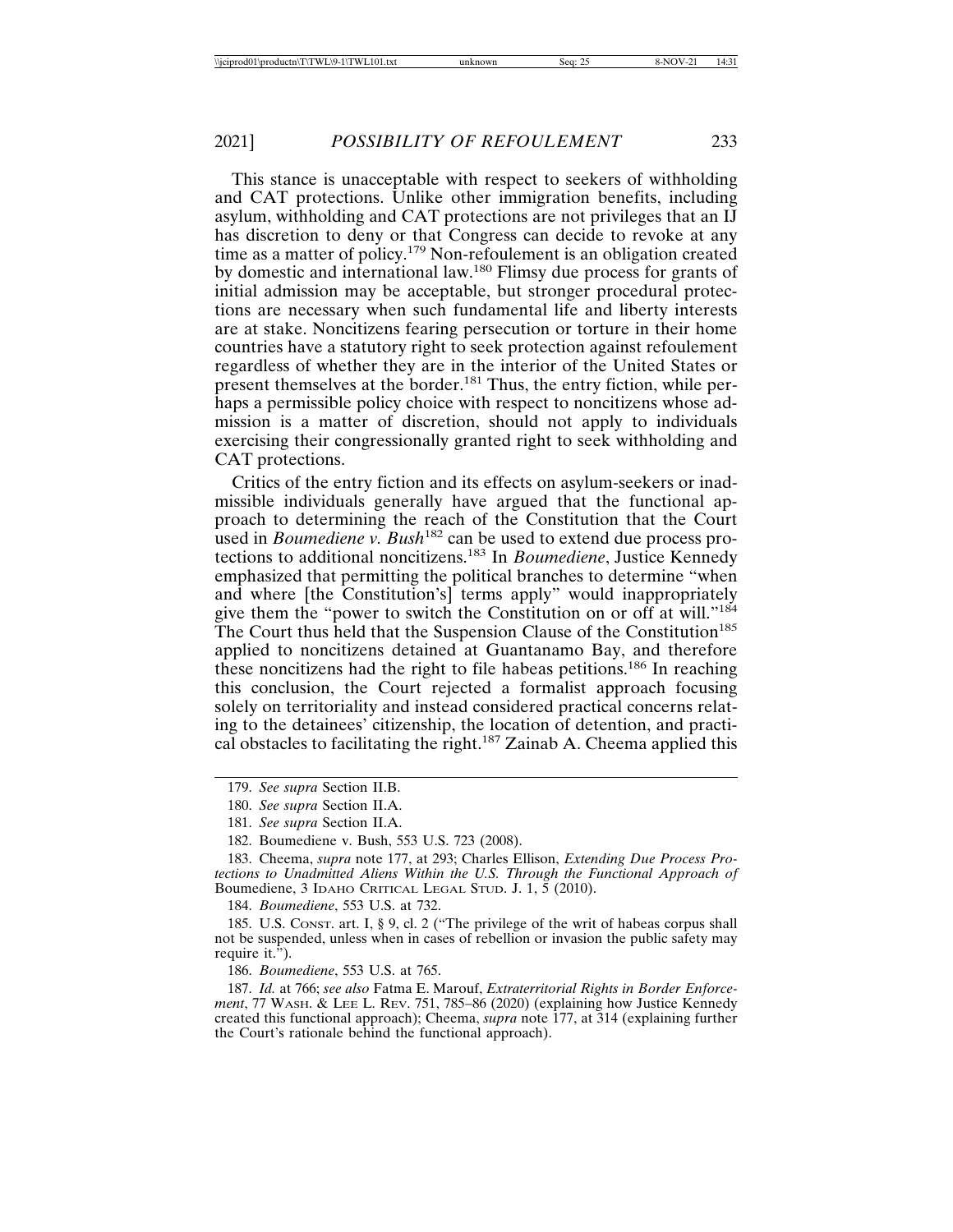functional approach to arriving asylum-seekers<sup>188</sup> and reached the following conclusion:

"Practical considerations" shaping the reach of the Constitution weigh heavily in favor of extending procedural due process protections: the inspection stations for U.S. ports of entry are clearly on U.S. territory, the ongoing detention of arriving aliens occurs at U.S. jails or prisons within the interior, and producing them for bond hearings neither damages the prestige of immigration authorities nor imposes a heavy burden on government resources.<sup>189</sup>

Although Cheema's analysis focused on bond hearings as the due process remedy,190 the analysis stands with respect to keeping fear screening standards low, as the burden on government resources is similarly light.<sup>191</sup>

The argument for extension is even stronger when considering the "fundamental rights approach," which although no longer the dominant approach, "continues to influence decisions implicitly."192 Under this approach, "[o]nce a right was determined to be fundamental, it was required regardless of any practical obstacles."<sup>193</sup> These protected rights have been defined as being "fundamental in [the] international sense," relating to "shared beliefs of diverse cultures."<sup>194</sup> As discussed above, non-refoulement is an accepted, fundamental international norm,<sup>195</sup> and as such, constitutional due process for individuals seeking protection from refoulement should be considered fundamental under this approach and therefore unimpeachable.

# B. *Application of the* Mathews *Due Process Test to the Proposed Fear Screening Procedures*

Affording more substantial due process rights to seekers of nonrefoulement protections is not a fringe or merely academic idea; Justice Sotomayor, for example, disagrees with the current framework.196 In her dissent to *Thuraissigiam*, Justice Sotomayor asserts her belief that "[a]s a noncitizen within the territory of the United States, [an asylum-seeker] is entitled to invoke the protections of the Due Process Clause" regardless of if the noncitizen entered the country legally or otherwise.<sup>197</sup> She characterizes the denial of due process rights to

197. *Id.*

<sup>188.</sup> Cheema, *supra* note 177, at 317–20.

<sup>189.</sup> *Id.* at 317.

<sup>190.</sup> *Id.* at 290.

<sup>191.</sup> *See infra* Section IV.B.

<sup>192.</sup> Marouf, *supra* note 187, at 788.

<sup>193.</sup> *Id.* at 790.

<sup>194.</sup> *Id.* at 789–90 (quoting Wabol v. Villacrusis, 958 F.2d 1450, 1460 (9th Cir. 1990)).

<sup>195.</sup> *See supra* Section II.A.

<sup>196.</sup> Dep't Homeland Sec. v. Thuraissigiam, 140 S. Ct. 1959, 2012 (2020) (Sotomayor, J., dissenting).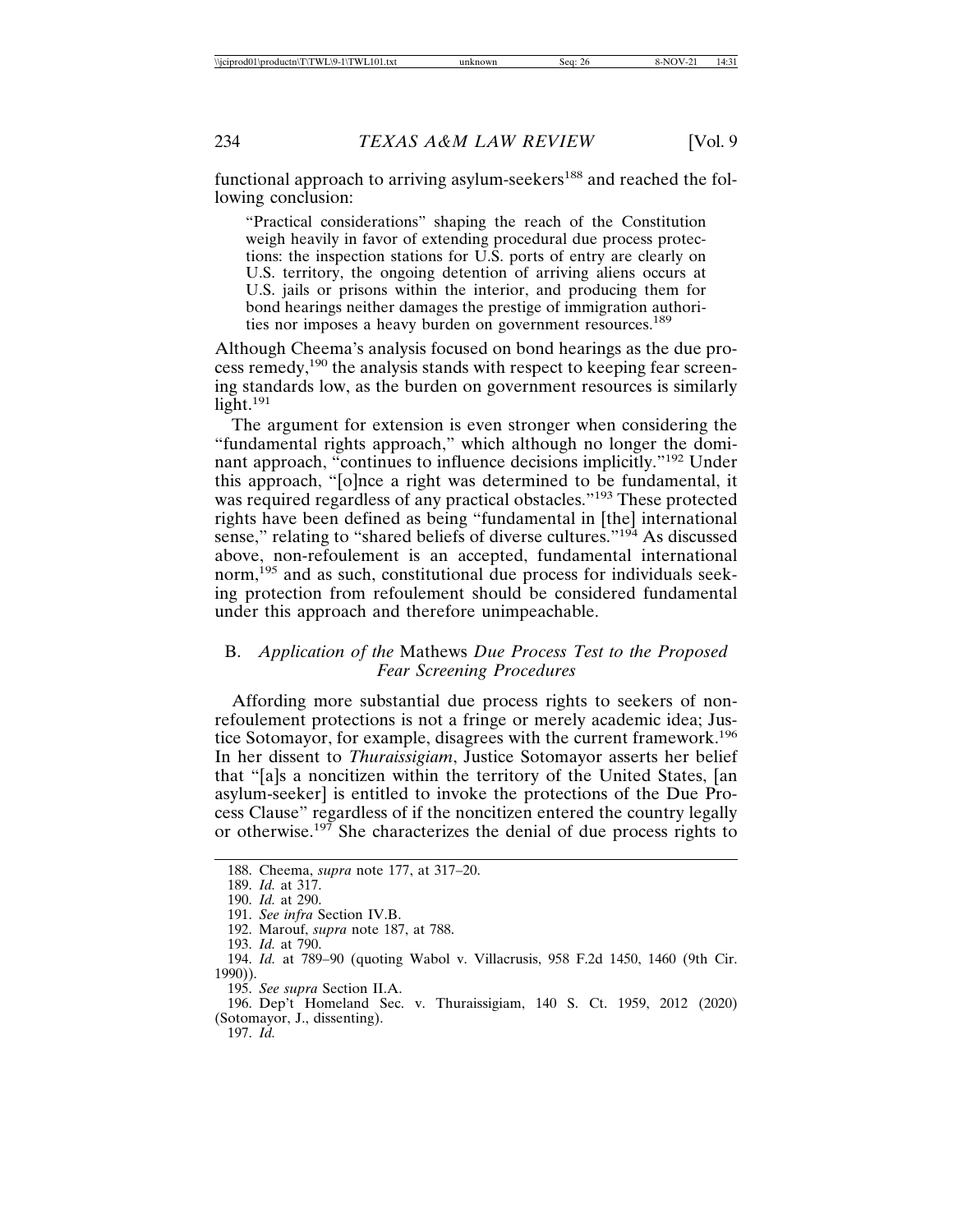individuals "who challenge the procedures used to determine whether they may seek shelter in this country or whether they may be cast to an unknown fate" as "handcuff[ing] the Judiciary's ability to perform its constitutional duty to safeguard individual liberty."<sup>198</sup>

This vital liberty interest Justice Sotomayor identified is why the *Mathews v. Eldridge*<sup>199</sup> due process test should be applied in challenges to asylum procedure. *Mathews* lays out a three-prong balancing test to determine if the procedures in question are constitutionally sufficient.200 The factors weighed are:

(1) the private interest that will be affected by the official action; (2) the risk of an erroneous deprivation of such interest through the procedures used, and the probable value, if any, of additional procedural safeguards; and (3) the Government's interest, including the fiscal and administrative burdens that the additional or substitute procedures would entail.<sup>201</sup>

These factors can be applied when testing if the procedure afforded to individuals seeking withholding and CAT protection is constitutionally adequate.

The private interests at risk when an individual is seeking refuge in the United States are liberty from fear of persecution or torture and, ultimately, one's very life. These are the ultimate human rights and are the types of interests that fit most squarely within the Due Process Clause. In *Ng v. White*, a case not involving asylum, the Supreme Court acknowledged that deportation may result in "loss of both property and life, or of all that makes life worth living."202 For individuals seeking withholding or CAT protection, this chance of loss is greatly magnified.203 Some have even compared the interest to that of individuals facing the death penalty, arguing that the Supreme Court should remember its reasoning that "death is different" because of "its severity and its finality" when considering what protections to afford individuals who claim they will be killed if returned to their home country.204

Regarding the second *Mathews* factor, the risk of erroneous deprivation, the Court clarified that "procedural due process rules are shaped by the risk of error inherent in the truthfinding process as ap-

<sup>198.</sup> *Id.* at 1993.

<sup>199.</sup> Mathews v. Eldridge, 424 U.S. 319 (1976).

<sup>200.</sup> *Id.* at 321.

<sup>201.</sup> *Id.*

<sup>202.</sup> Ng v. White, 259 U.S. 276, 284 (1922).

<sup>203.</sup> For a discussion of the severity of persecution faced by asylum seekers, see Nimrod Pitsker, *Due Process for All: Applying* Eldridge *to Require Appointed Counsel for Asylum Seekers*, 95 CAL. L. REV. 169, 185–87 (2007).

<sup>204.</sup> John R. Mills et al., "*Death is Different" and a Refugee's Right to Counsel*, 42 CORNELL INT'L L.J. 361, 372–73 (2009) (quoting Gardner v. Florida, 430 U.S. 349, 357–58 (1977)).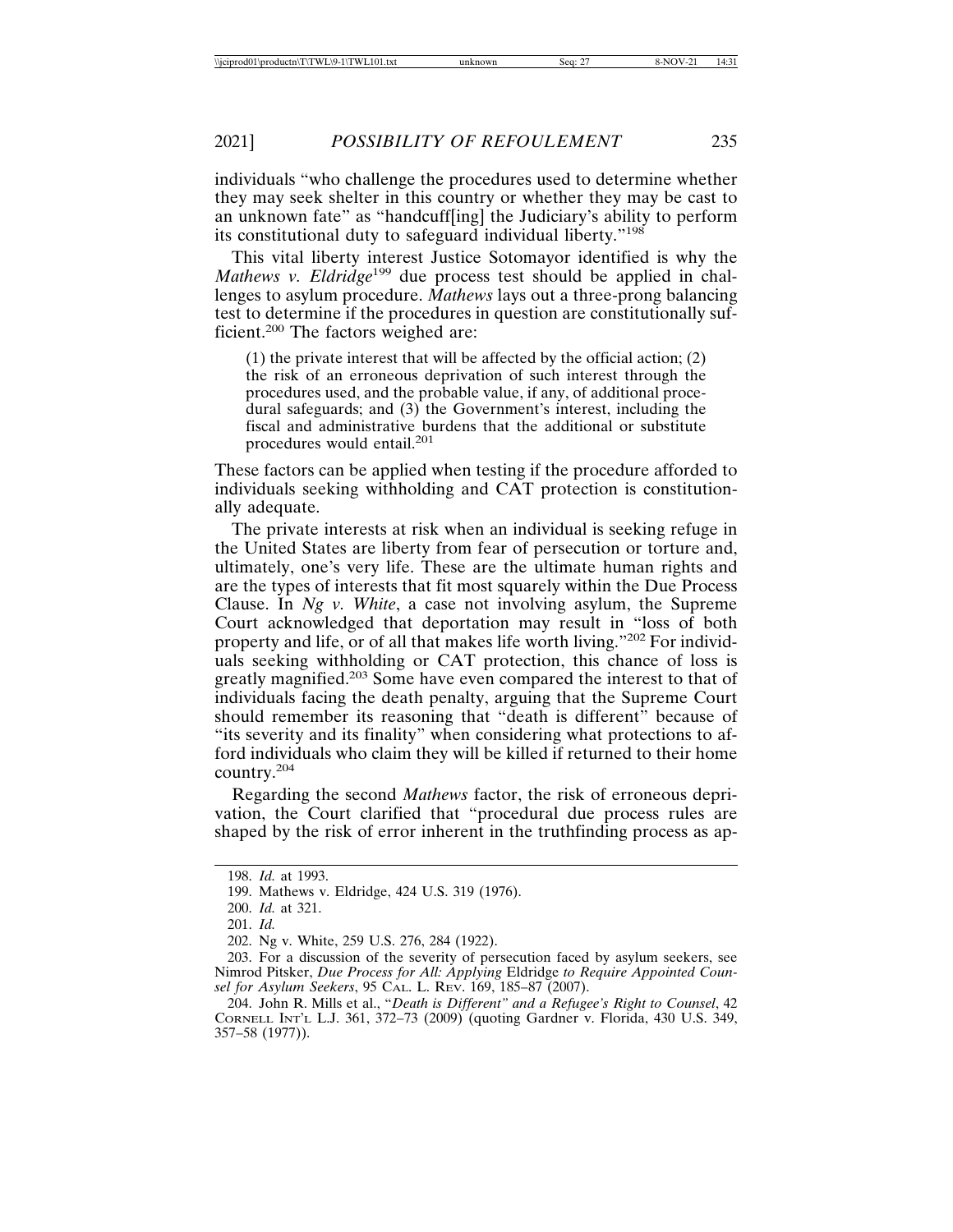plied to the generality of cases*,* not the rare exceptions."205 The flaws in the fear screening process that make it systematically more difficult for individuals to demonstrate their fear of persecution or torture at the interview stage are well documented and are not "rare exceptions."206 Moreover, the application of the reasonable possibility standard will increase the risk of erroneous deprivation across the board. When only 13% of interviewees can prove a reasonable fear and only a third can prove a credible fear,<sup>207</sup> the risk is clear: With the increased use of the reasonable possibility standard, many more individuals who fear for their lives will be unable to advance in the process. Additional time increases the likelihood that individuals will be able to access valuable resources such as evidence and legal advice before presenting their case to a judge. Denial at an early stage creates an impermissible risk that individuals who would have eventually been able to prove their claims will be removed—at their peril.

The burden on the government to not expand the use of the reasonable possibility standard is to keep operations as they are. While it is of course a burden on the immigration court system to process large numbers of asylum cases, it is not the case that under the significant possibility standard every individual who expresses any kind of fear will receive a full hearing.<sup>208</sup> Less than half of credible fear decisions in 2020 were positive.<sup>209</sup> So while the government's interest in reducing immigration court caseloads is legitimate, there are not floodgate concerns that would overcome the fundamental private interests that face a substantial risk of erroneous deprivation.

#### V. CONCLUSION

Immigration law regarding fear-based claims is moving in the wrong direction, putting vulnerable refugees at risk of persecution, torture, and death upon erroneous return to their home countries. Withholding and CAT protection must be safeguarded to avoid violating the non-refoulement obligation. Given the well-documented shortcomings of the fear screening process, requiring a higher standard of proof to be met at this early stage is impermissible. The reasonable possibility standard requires a determination on the merits and should be reserved for full hearings in immigration court. Additionally, the entry fiction that denies due process protections to individuals physically present in the United States while vindicating their rights pursuant to the non-refoulement obligation should be abandoned. These recommendations are justified because analysis of the *Mathews* procedural

<sup>205.</sup> *Mathews*, 424 U.S. at 344.

<sup>206.</sup> *See supra* Section III.C.2.

<sup>207.</sup> *See supra* notes 164–65 and accompanying text.

<sup>208.</sup> Only 8,558 out of 21,774 decisions established fear. *Fear Decisions Data*, *supra* note 105.

<sup>209.</sup> *Id.*